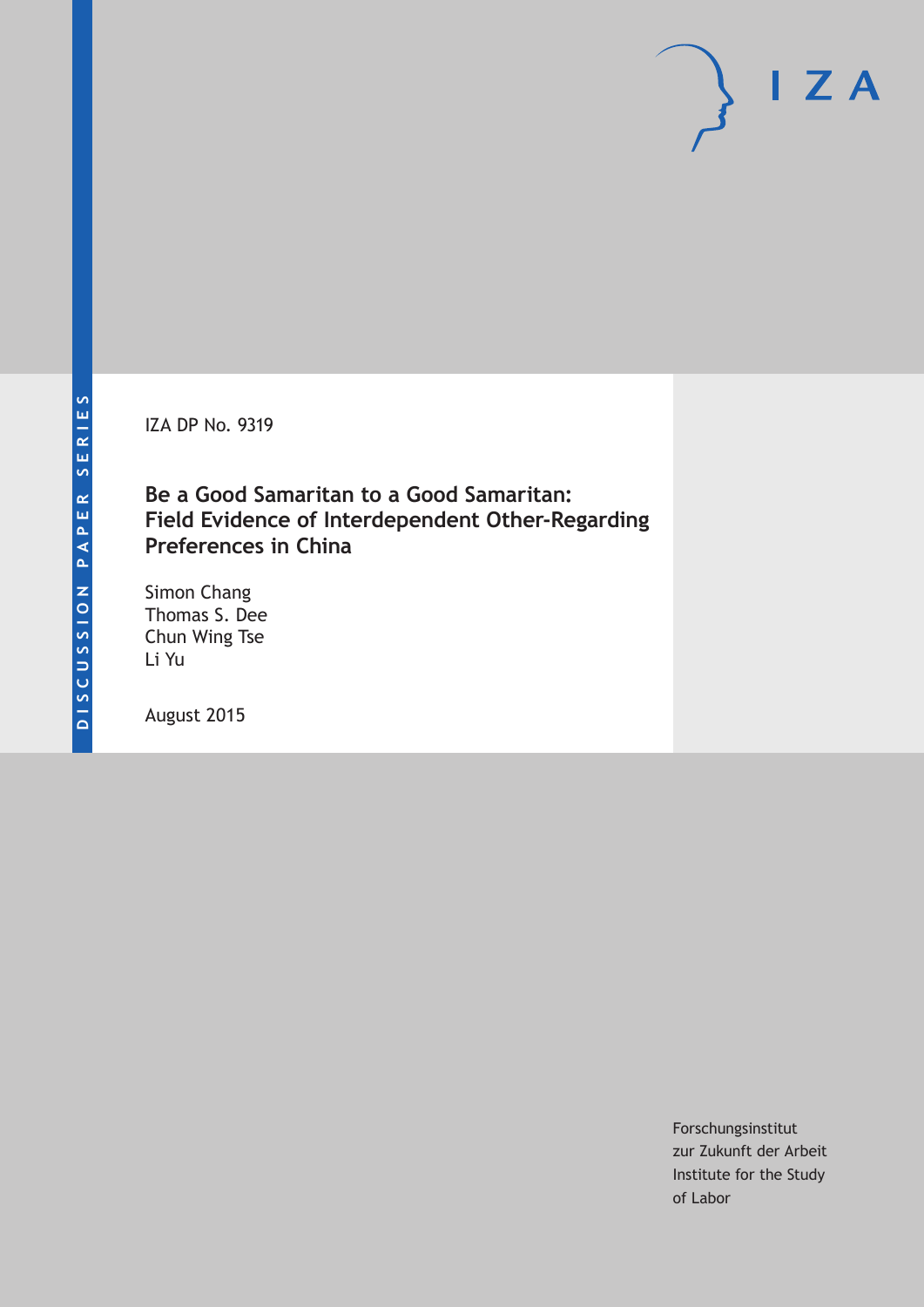# **Be a Good Samaritan to a Good Samaritan: Field Evidence of Interdependent Other-Regarding Preferences in China**

### **Simon Chang**

*University of Western Australia and IZA* 

# **Thomas S. Dee**

*Stanford University* 

# **Chun Wing Tse**

*Central University of Finance and Economics*

# **Li Yu**

*Central University of Finance and Economics* 

### Discussion Paper No. 9319 August 2015

IZA

P.O. Box 7240 53072 Bonn Germany

Phone: +49-228-3894-0 Fax: +49-228-3894-180 E-mail: iza@iza.org

Any opinions expressed here are those of the author(s) and not those of IZA. Research published in this series may include views on policy, but the institute itself takes no institutional policy positions. The IZA research network is committed to the IZA Guiding Principles of Research Integrity.

The Institute for the Study of Labor (IZA) in Bonn is a local and virtual international research center and a place of communication between science, politics and business. IZA is an independent nonprofit organization supported by Deutsche Post Foundation. The center is associated with the University of Bonn and offers a stimulating research environment through its international network, workshops and conferences, data service, project support, research visits and doctoral program. IZA engages in (i) original and internationally competitive research in all fields of labor economics, (ii) development of policy concepts, and (iii) dissemination of research results and concepts to the interested public.

IZA Discussion Papers often represent preliminary work and are circulated to encourage discussion. Citation of such a paper should account for its provisional character. A revised version may be available directly from the author.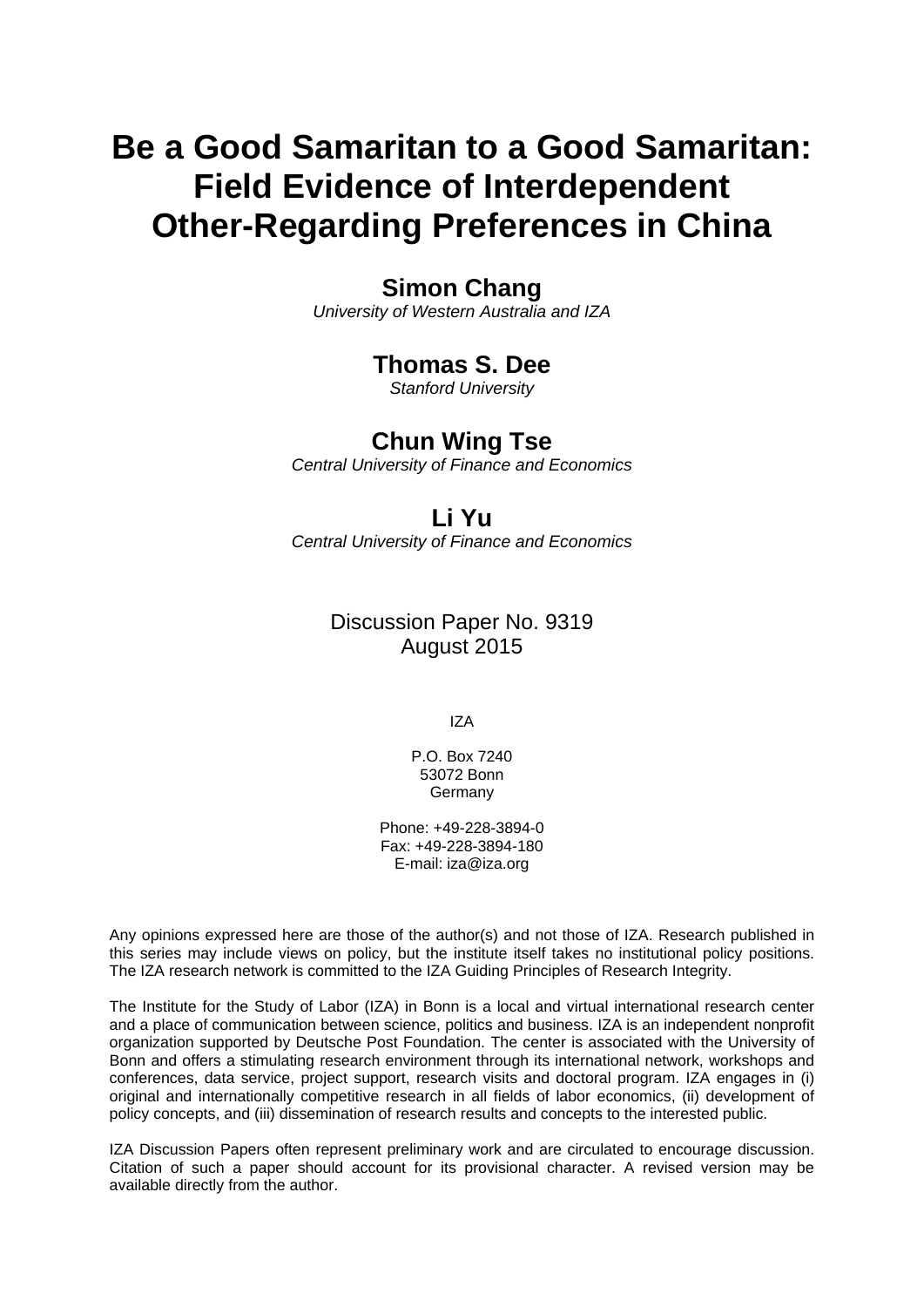IZA Discussion Paper No. 9319 August 2015

# **ABSTRACT**

# **Be a Good Samaritan to a Good Samaritan: Field Evidence of Interdependent Other-Regarding Preferences in China**

We conducted large-scale lost letter experiments in Beijing, a megacity with more than 21 million residents, to test if the observed altruistic attribute of the letter recipient would induce more passersby to return the lost letters. The treatment letters were addressed to a nationally renowned charitable organization in China, while the control letters were intended to an invented individual. A total of 832 ready-to-be-posted letters were distributed in 208 communities across eight districts in the city. The overall return rate was only about 13%. Yet, the return rate of the treatment letters (17%) was nearly twice as high as that of the control letters (9%). The finding adds large-scale field experiment evidence in support of the interdependent other-regarding preferences theory. In addition, we also found that the lost letters were more likely to be returned if they were dropped in communities with a relatively higher income or a postal box located closer.

JEL Classification: C93, D03

Keywords: other-regarding preferences, lost letter technique, altruism, China

Corresponding author:

Simon Chang University of Western Australia 35 Stirling Highway Crawley, WA 6009 Australia E-mail: simon.chang@uwa.edu.au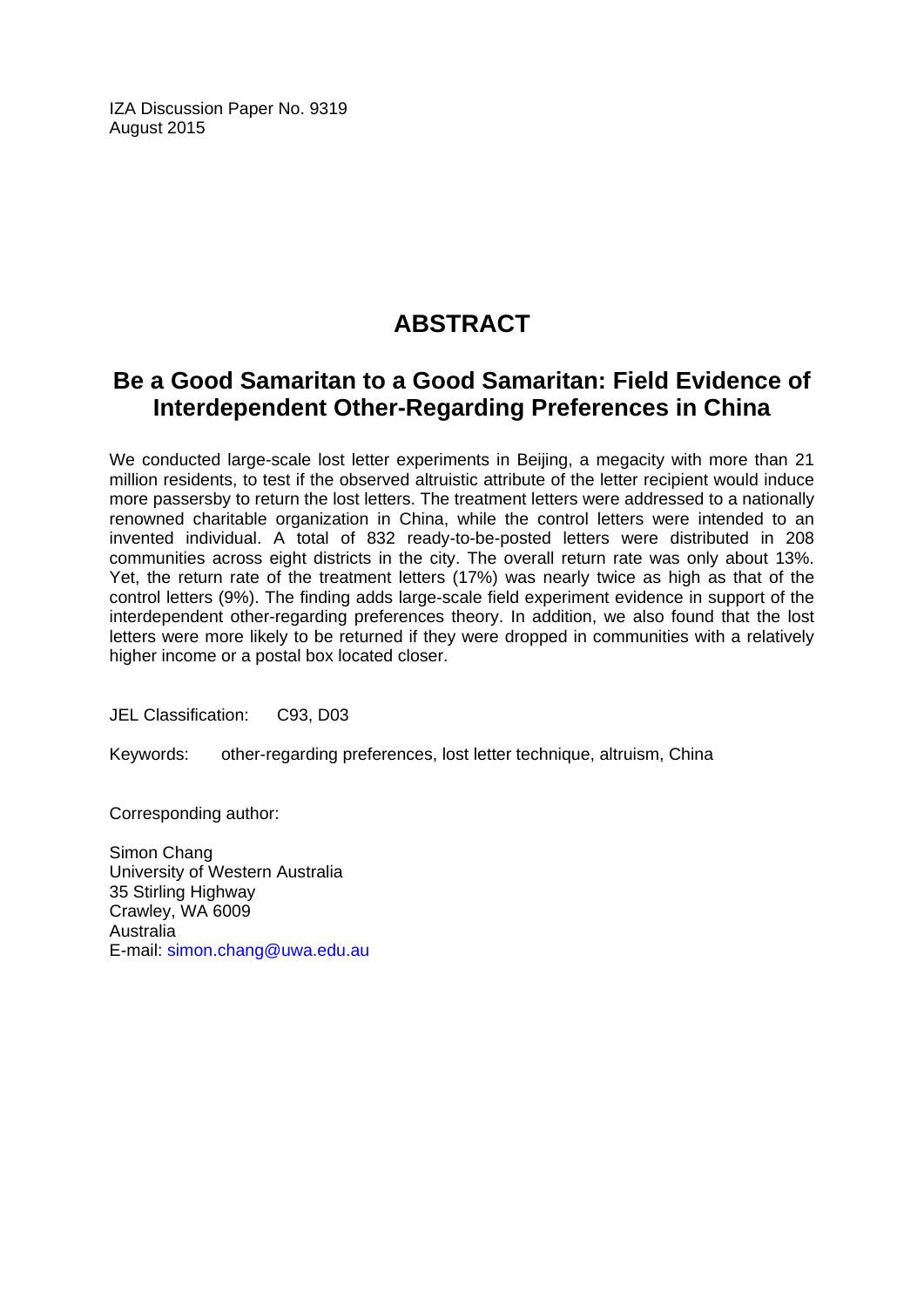"*How selfish soever man may be supposed, there are evidently some principles in his nature, which interest him in the fortune of others, and render their happiness necessary to him, though he derives nothing from it except the pleasure of seeing it.*"---Adam Smith (1759), *the Theory of Moral Sentiments*

#### **1. Introduction**

The self-interest hypothesis of the *homo economicus* remains a deeply ingrained assumption in modern economics. Yet, since Adam Smith, many prominent economists have pointed out that people are often concerned about the well-being of others and such other-regarding preferences may have important economic consequences (Smith 1759; Becker [1](#page-3-0)974; Arrow 1981; Samuelson 1993; Simon 1993; Sen 1995).<sup>1</sup> Meanwhile, behavioral economists have gathered, mostly via laboratory experiments in the past few decades, a large body of evidence against the self-interest hypothesis. In response, a variety of other-regarding preferences theories were proposed to explain the experimental findings (Fehr and Schmidt 2006; Cooper and Kagel 2013).

A strand of the theories is called the *interdependent other-regarding preferences theory*, which stresses that an individual's other-regarding preferences toward a subject depend on the subject's characteristics and personalities (Levine 1998; Gul and Pesendorfer 2006; Rotemberg 2008). In particular, this theory predicts that a person is more willing to help an altruistic subject than a non-altruistic subject, because her satisfaction positively depends on the subject's altruistic preference (see section 2 for

<span id="page-3-0"></span><sup>&</sup>lt;sup>1</sup> In general, other-regarding preferences refer to that the well-being of others is a determinant of one's utility. However, the effect of others' well-being on one's utility can be either positive or negative. If the effect is positive, one is considered to have altruistic preferences. On the contrary, if the effect is negative, one is then viewed as having spiteful preferences.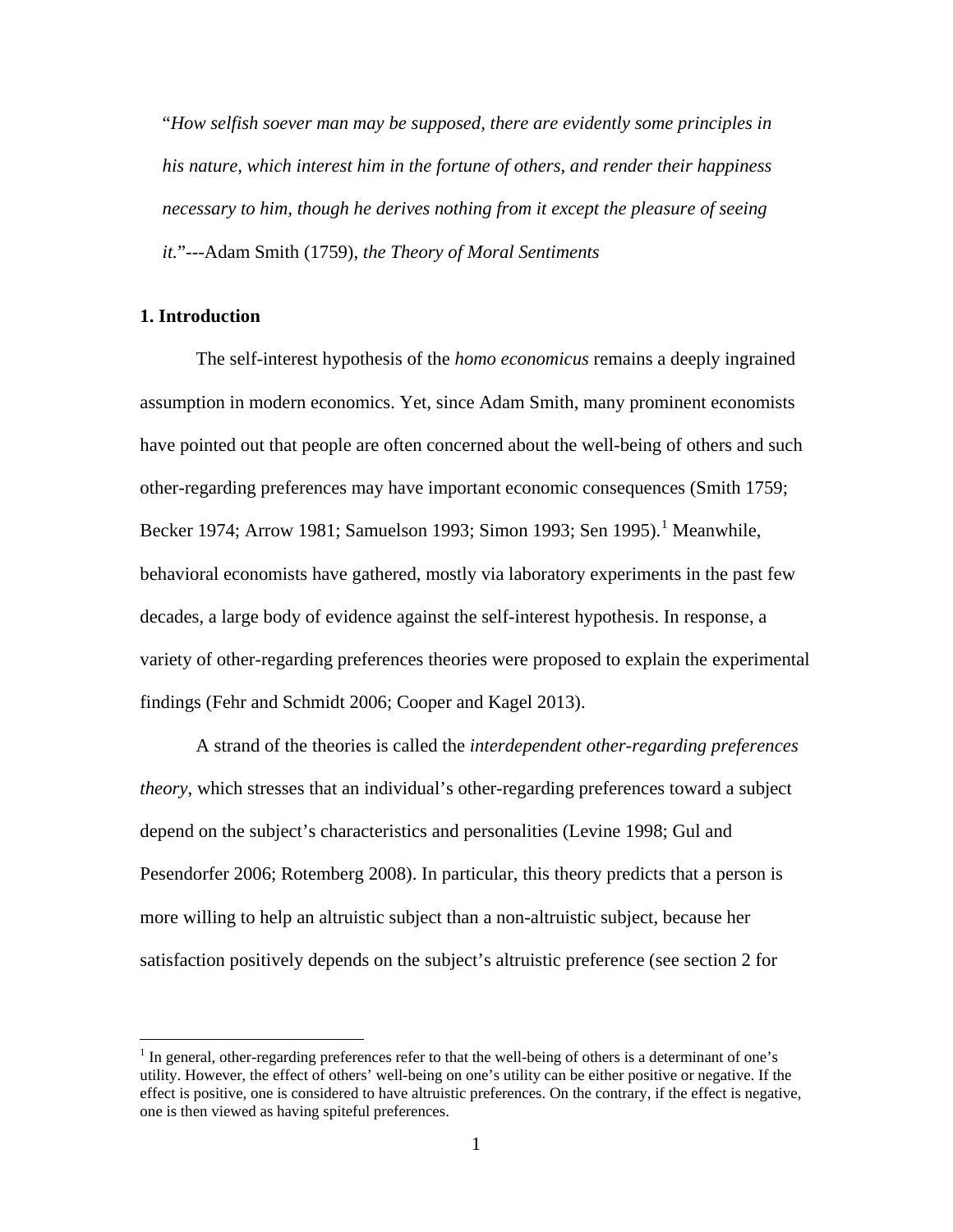more discussions on the theory). In this paper, we conducted large-scale field experiments to test this theoretical prediction.

In particular, we adopted a tool of social research called the *lost letter technique* (LLT), which was originally devised by Stanley Milgram, an American social psychologist, in the 1960s (Milgram et al. 1965). The LLT intentionally leaves ready-tobe-mailed letters on the ground or any visible place for people who pass by to pick up and drop into a postal box. The return rate of the lost letters is then used to measure the level of other-regarding preferences, or altruistic preferences in this paper, of the passersby.

We carried out the lost letter experiments in Beijing, which is one of the most populous megacities in the world with more than 21 million residents. A total of 832 letters were distributed in [2](#page-4-0)08 communities across eight districts in the city.<sup>2</sup> Half of the letters were addressed to a nationally renowned charitable organization in China to serve as the treatment letters. The other half was intended to an invented individual with a gender-neutral name as the control letters. Such design is to test if the altruistic nature of the charitable organization, which the invented individual lacks, would induce more passersby to return the lost letters. To the best of our knowledge, this is the first largescale field experiment carried out to test the theory of interdependent other-regarding preferences.

It is worth noting that in contrast to most laboratory experiments, the LLT does not involve any physical encounter between the passersby and the letter recipients. It is

<span id="page-4-0"></span><sup>&</sup>lt;sup>2</sup> The eight districts include all six districts in central Beijing and two in the suburban area. According to the Bureau of Statistics in Beijing, the population of the eight districts in 2013 amounts to 15.7 million or 74% of the total population in Beijing. In our study, the number of the residents living in the 208 communities is estimated to be at least 40,000.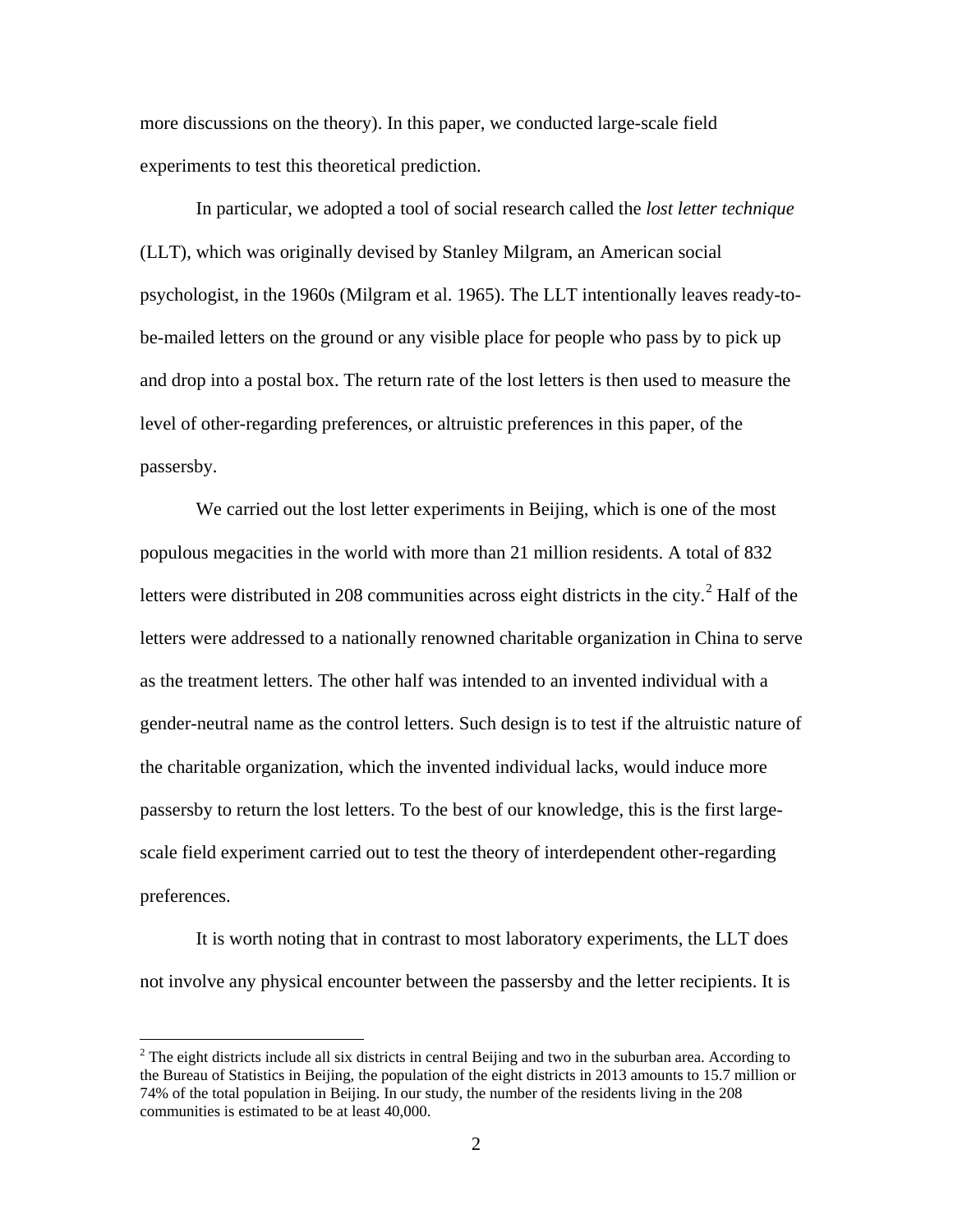also unlikely that the actions of the passersby were triggered by a reciprocal motive, as they were unlikely to foresee any interaction with the letter recipients in the future.

Our main experiment result shows that the overall return rate was only 13%. Yet, the return rate of the treatment letters, 16.83%, was almost twice as high as that of the control letters, 9.13%, suggesting that the passersby did exert more altruistic efforts when the letter recipient appeared to be an altruistic subject. In other words, their otherregarding preferences do depend on the characteristics of the recipients. In addition, we also found that the return rate was positively associated with the community's income but negatively related to the distance to the postal box. The timing of letter dropping also matters as we found that the return rate increased steadily for letters dropped between 7- 10AM and then suddenly plummeted after 10AM. This finding is likely to be correlated with the changing number and composition of the passers by across hours.

Admittedly, there are other differences between the charitable organization and the invented individual.<sup>[3](#page-5-0)</sup> For example, the former is an organization, while the latter is an individual. However, previous studies do not suggest that the return rate would necessarily be different between an organization and an individual (Milgram et al. 1965; Farrington and Knight 1980). It mostly depends on the nature of the organization. Another difference is that the former is reputable, while the latter is simply an unknown individual. Yet, the charitable organization in this study has built its good reputation by

<span id="page-5-0"></span><sup>&</sup>lt;sup>3</sup> It would be ideal to compare the charitable organization with a "neutral" organization that has no feature. However, such neutral organization simply does not exist, since all organizations are founded for specific reasons, e.g. for profit or not for profit, that define the nature of each organization.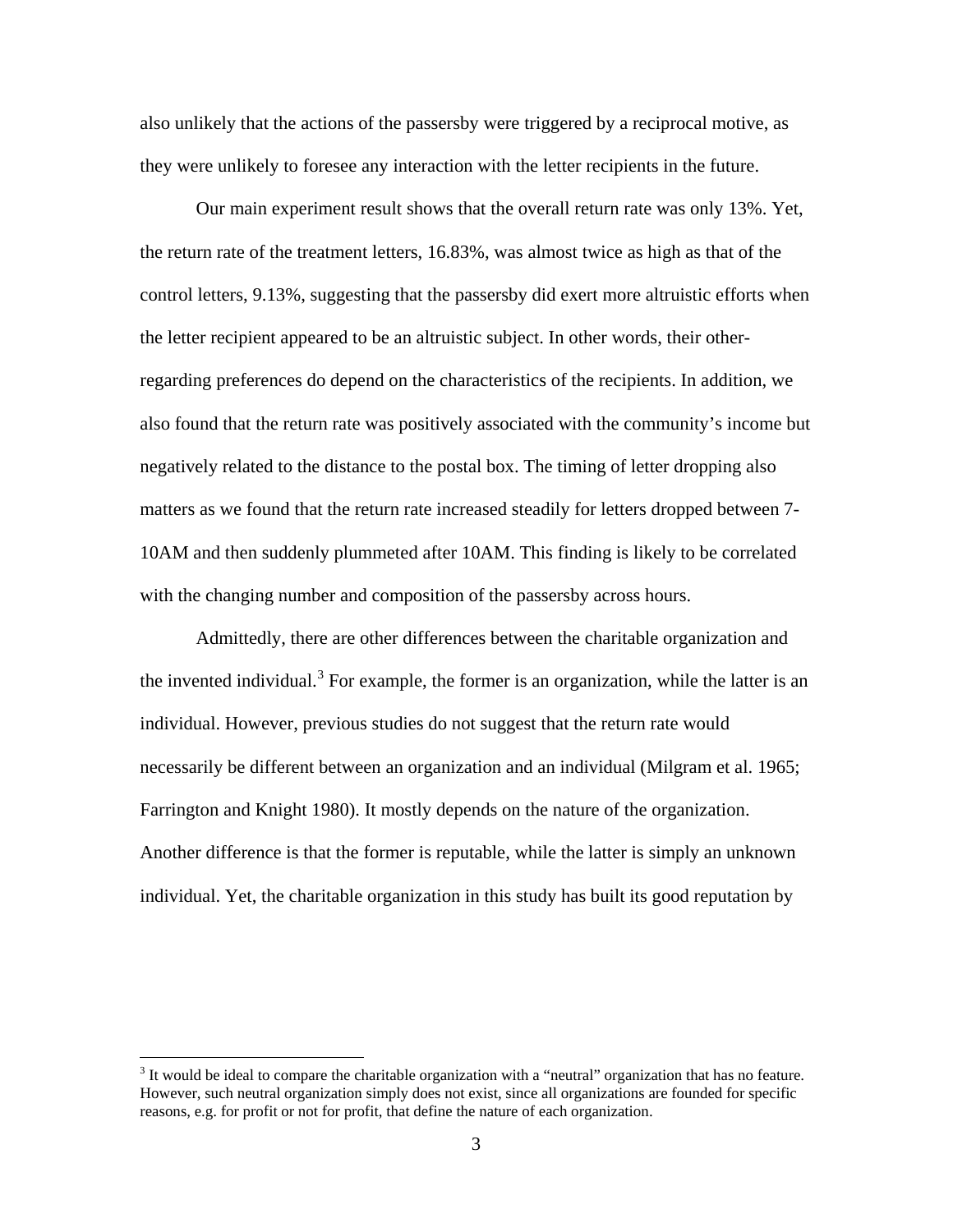helping others. In this sense, it is still the altruistic nature of the charity that raises the return rate.<sup>[4](#page-6-0)</sup>

Restricted by the experimental design, we were unable to directly observe the characteristics of the passersby as well as the process that mediated the return of the letters. Although we collected information on the income of the community residents via pre-experiment survey, we could not rule out the possibility that non-residents could also come across the lost letters, which at least clouds the effect of the income on the return rate. Despite these limitations, our paper contributes to the literature by adding the first large-scale field experiment evidence in support of the interdependent other-regarding preferences theory.

The rest of this paper is organized as follows. The second section reviews the related literature. The third section delineates the experiment design in details. The fourth section reports the experiment results. The fifth section discusses the motives and alternative explanations. We then conclude in the last section.

#### **2. Other-regarding Preferences: Theories and Experimental Evidence**

#### 2.1 *Theories of Other-regarding Preferences*

The conventional way of introducing other-regarding preferences into economic models under the rational choices framework is to directly add the well-being of others into an individual's utility function. For instance, Becker (1976) used the following implicit utility function.

$$
u_i = u(x_i, x_j), \quad i \neq j,
$$
\n<sup>(1)</sup>

<span id="page-6-0"></span><sup>&</sup>lt;sup>4</sup> On the contrary, one can imagine that an organization with a bad reputation would probably have a low return rate.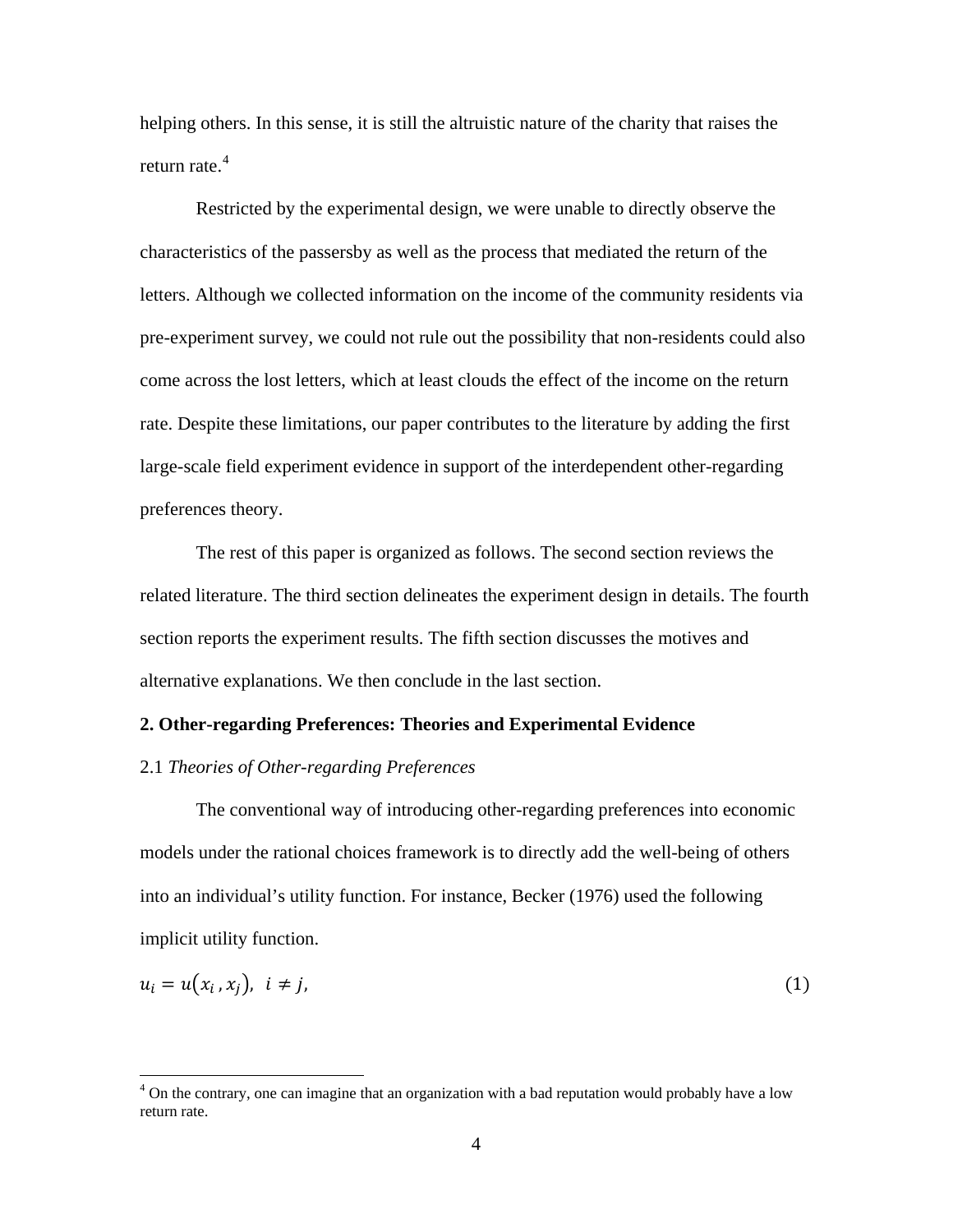where  $u_i$  is person *i*'s utility.  $x_i$  is *i*'s own measure of well-being, e.g. consumption, while  $x_i$  is person *j*'s measure of well-being. Person *i* is considered as being altruistic if her marginal utility of  $x_i$  is strictly positive, i.e. if her utility increases with the well-being of person *j*. On the contrary, she is spiteful or envious if her marginal utility of  $x_i$  is strictly negative, meaning her utility decreases with the well-being of person *j*. Equation (1) can be easily extended to include *n* individuals.

One example of linear utility is  $u_i = x_i + a_i x_i$ , where  $a_i$  is the coefficient of person *i*'s other-regarding preference. Person *i* is altruistic if  $a_i > 0$  and vice versa. In this case, the other-regarding preference coefficient,  $a_i$ , is a constant and does not depend on person *j*'s characteristics.

Variants of other-regarding preferences models were mostly developed in the last two decades such as the outcome-based social preferences models (Fehr and Schmidt 1999; Bolton and Ockenfels 2000), the interdependent preferences models (IPMs) (Levine 1998; Gul and Pesendorfer 2006; Rotemberg 2008), the intention-based reciprocity models (Rabin 1993; Dufwenberg and Kirchsteiger 2004). The outcomebased models assume that a person's utility is a function of the resources allocated to her and others. The interdependent preferences models (IPMs) allow an individual's otherregarding preferences to depend on the "types" of other people. Intention-based models assume that an individual cares about other people's intentions and motives. In lieu of providing a comprehensive review of the theories, this section only briefly demonstrates one example of the IPMs, which our experiment aimed to test.<sup>[5](#page-7-0)</sup>

<span id="page-7-0"></span> <sup>5</sup> Read Fehr and Schmidt (2006) for a recent review of the theories.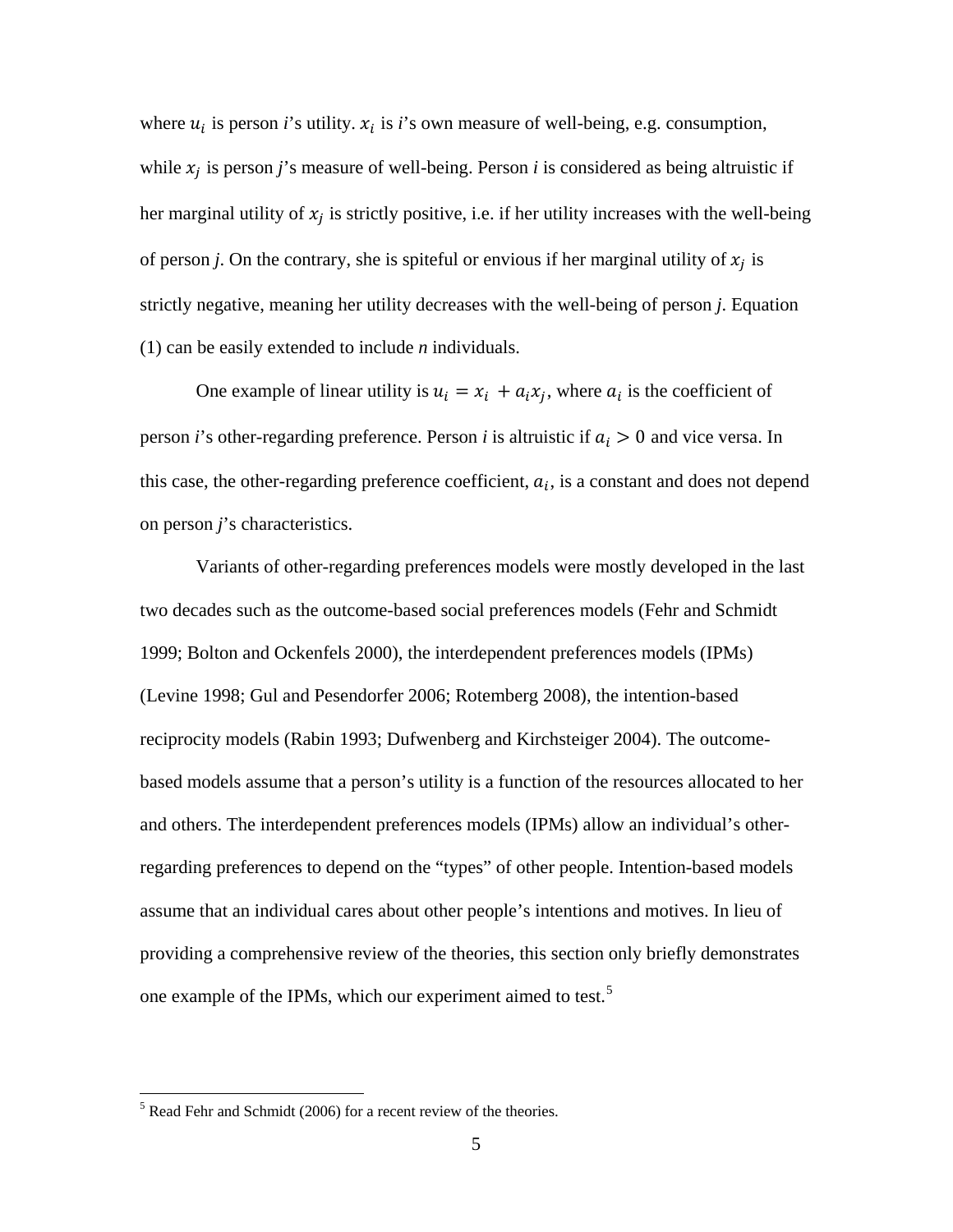In the simplest case of two players, a modified model based on Levine (1998) is illustrated as follows. [6](#page-8-0)

$$
u_i = x_i + \frac{a_i + \lambda a_j}{1 + \lambda} x_j, i \neq j, 0 \le \lambda \le 1, -1 < a < 1,
$$
 (2)

where  $u_i$ ,  $x_i$ ,  $x_j$  and  $a_i$  are defined as the same as above, while  $a_j$  is the coefficient of person *j*'s other-regarding preference.

As before, person *i* is considered as being altruistic if  $a_i > 0$ . Yet, her marginal utility derived from *j*'s well-being depends on whether *j* is altruistic, i.e.  $a_i > 0$ , indifferent, i.e.  $a_j = 0$ , or spiteful, i.e.  $a_j < 0$ , as well as the value of  $\lambda$ .<sup>[7](#page-8-1)</sup> Let  $\lambda$  be positive, then person *i*'s marginal utility of  $x_i$  is higher if *j* is altruistic and lower vice versa. This implies that an altruistic person will be more willing to help improving the well-being of an altruistic subject than an indifferent or spiteful subject. Even for a spiteful person, his spitefulness will be offset by the altruism of the other player and he will even help an altruistic player if  $a_i > -a_i/\lambda$ .

Other variants of the IPMs also feature the interdependence of other-regarding preferences in different ways. One of the important theoretical predictions from the IPMs is that an individual would become more altruistic if the opponent is also altruistic, which we tested in this study.

#### 2.2 *Experimental Evidence*

Since the early 1980s, behavioral economists have been collecting a large body of evidence against the self-interest hypothesis via various laboratory games such as the ultimatum game, the dictator game, the power to take game, the third party punishment

<span id="page-8-0"></span><sup>&</sup>lt;sup>6</sup> In the original model, Levine allows n players and the second component on the right-hand-side in equation (2) sums over all players  $j \neq i$ .

<span id="page-8-1"></span><sup>&</sup>lt;sup>7</sup> Note that when  $\lambda$  is zero, the model reduces to a pure altruism model as the previous linear example.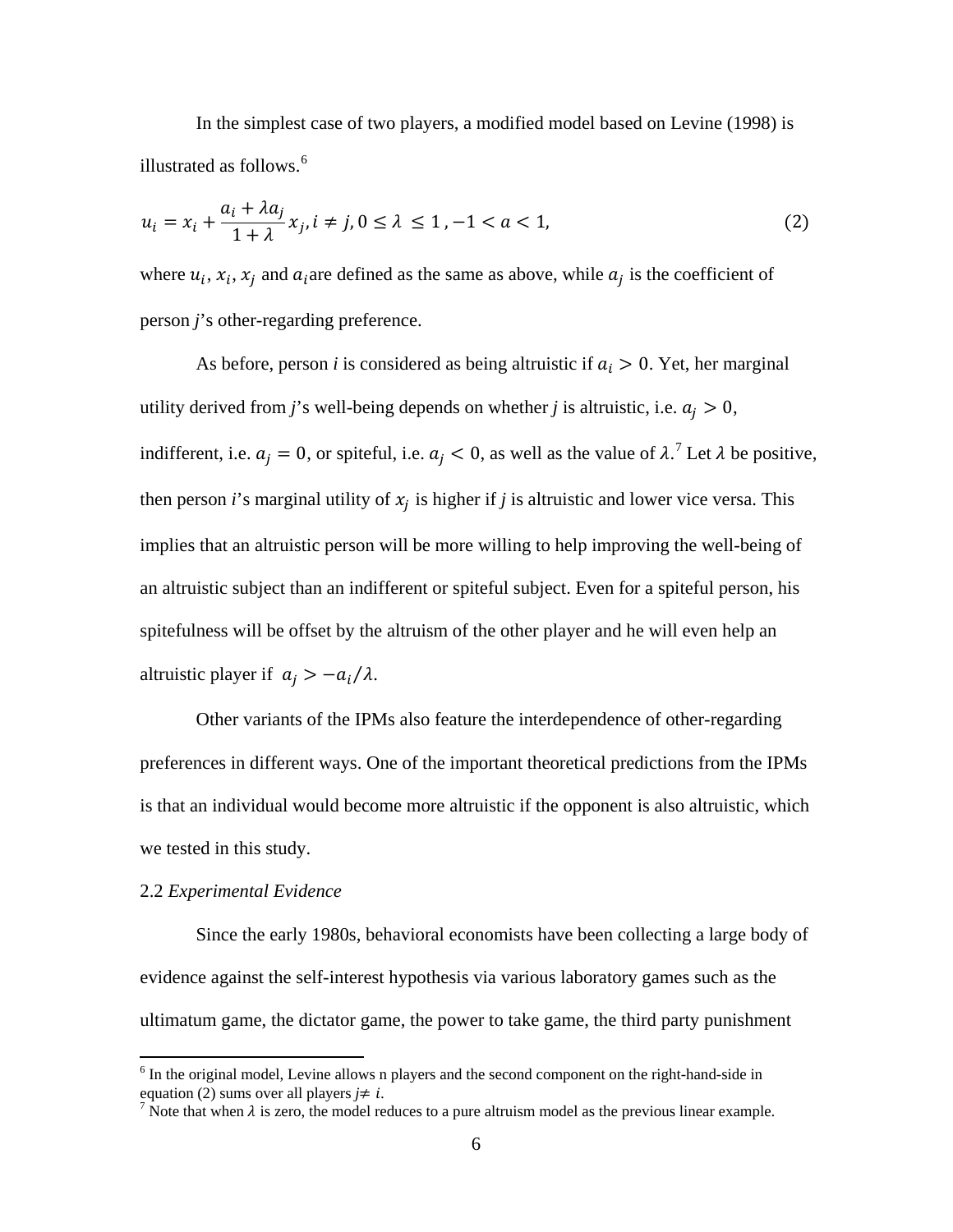game, the gift exchange game, the trust game etc. (Roth, Malouf and Murningham 1981; Güth, Schmittberger and Schwarze 1982; Fehr, Kirchsteiger and Riedl 1993; Forsythe et al. 1994; Berg, Dickhaut and McCabe 1995; Bosman and Winden 2002; Fehr and Fischbacher 2004). In all these games, one player has a strictly dominant strategy if he is purely selfish. Yet, a robust result from these experiments is that people often deviate away from the selfish strategy.<sup>[8](#page-9-0)</sup> Therefore, the bulk of experimental evidence inspired alternative explanations and provoked the burgeoning of the aforementioned otherregarding preferences theories, including the IPMs.

While different other-regarding preferences theories attempted to capture different motives and aspects of other-regarding behavior in game experiments, it has been shown that with appropriate parameterizations, all of them can possess an equilibrium that is consistent with the extant experimental results. It is probably because of this, there was almost no experimental study that was able to test a specific theory by ruling out alternative explanations.

As a welcomed exception, Halevy and Peters (2013) was probably the first and only paper that aimed to experimentally separate these theories. They modified the classic dictator game by imposing a lower limit on the offer that the proposer could make. They found that the lower limit on the offer decreased the proposer's offer and increased the responder's acceptance rate, results that are consistent with the interdependent

<span id="page-9-0"></span> $8$  Take the ultimatum game for instance, player A proposes a division of a fixed sum of money with player B, who then can either accept or reject the proposal. In case of rejection, both players receive nothing. In case of acceptance, the proposal is implemented. If both players are rational and selfish, the subgame perfect equilibrium prescribes that player B accepts any positive amount of money and player A gives player B the smallest amount to B and keeps the rest to himself. However, hundreds of experiments show that a vast majority of the player A offers 40 to 50 percent of the fixed sum. In addition, about 40% to 60% of the offers lower than 20% of the fixed sum are rejected. See Fehr and Schmidt (2006) for a review.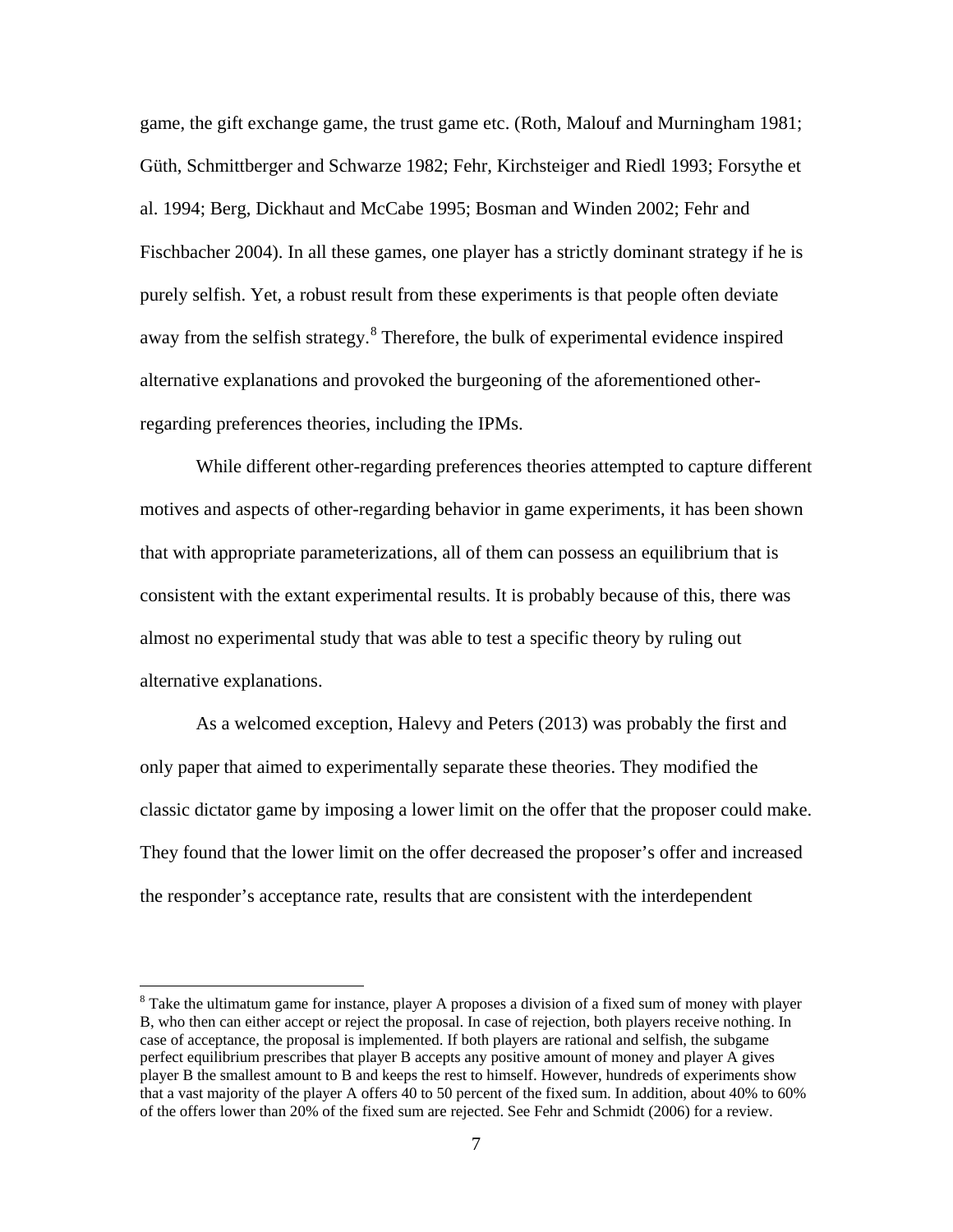preference models but inconsistent with the outcome-based models and the intentionbased models.

#### **3. Experiment Design**

#### 3.1 *The Lost Letter Technique*

In their famous experiment in 1965, Stanley Milgram and his associates distributed 100 ready-to-be-mailed envelopes addressed to each of the following four subjects: 1) Friends of the Communist Party, 2) Friends of the Nazi Party, 3) Medical Research Associates and 4) Mr. Walter Carnap in the city of New Haven, Connecticut. They used the return rates as a behavioral measure of attitudes for that they can be influenced by the intended subjects written on the envelopes. They coined the term the *lost letter technique* (LLT) for such experimental design.

The overall return rate in their study was 48%. However, the return rate was much higher for the Medical Research Associates (72%) and Mr. Walter Carnap (71%) than for the two extremist political groups, the Friends of the Communist Party (25%) and the Friends of the Nazi Party (25%). The results suggested that when a person came across a lost letter, the likelihood that she would return it depends on her attitude on the intended subject. In particular, a low return rate would indicate a negative attitude and vice versa. It is worth noting that the Medical Research Associates as an organization and Mr. Walter Carnap as an individual had almost the same return rate while the other two organizations had much lower return rates. This suggests that compared to an individual, the return rate for an organization could be either higher or lower, depending on the characteristics of the organization of interest.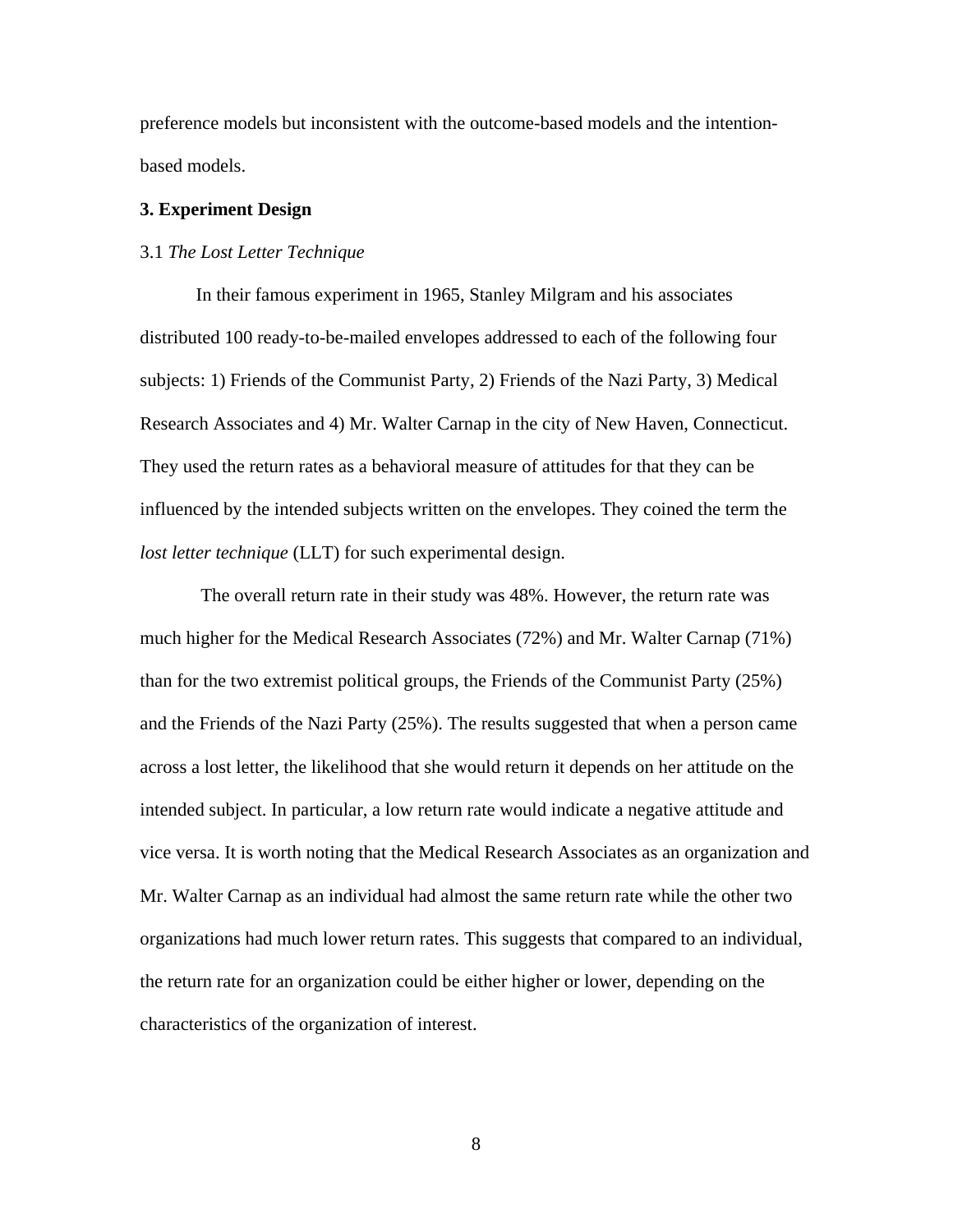Since their study, the LLT has been widely used in social sciences research. As being pointed out in Milgram et al. (1965), the advantages of the LLT include: 1) the passerby rarely realizes that she is participating in an experiment; 2) an ordinary action is used as a behavioral measure; 3) the returned letters can be easily gathered in a post office box. Yet, the major shortcoming of the LLT is that experimenters lack control of the process that mediates the return of the letters.

In our lost letter experiments, returning a letter requires three actions of the passerby: 1) spot the letter; 2) pick it up and 3) drop it in a postal box. Most likely, a person's other-regarding preferences begin to exert an effect after she spots the letter. When she decides to return the letter, she has to incur a cost of finding a postal box and walking toward it. Therefore, the cost of returning a letter mainly depends on the distance to the postal box.

#### 3.2 *Treatment and Control Letters*

In our experiments, half of the letters were assigned to the following recipient and address, originally written in Chinese, as the treatment letters.

*China Youth Development Foundation Hope Project*

P.O. Box 100081-XXX

The other half was assigned to the following recipient and address as the control letters.

#### *Yang Yang*

#### P.O. Box 100081-XXX

The *China Youth Development Foundation* (CYDF) is a nationally renowned charitable organization in China and famous for its *Hope Project* initiated in 1989 that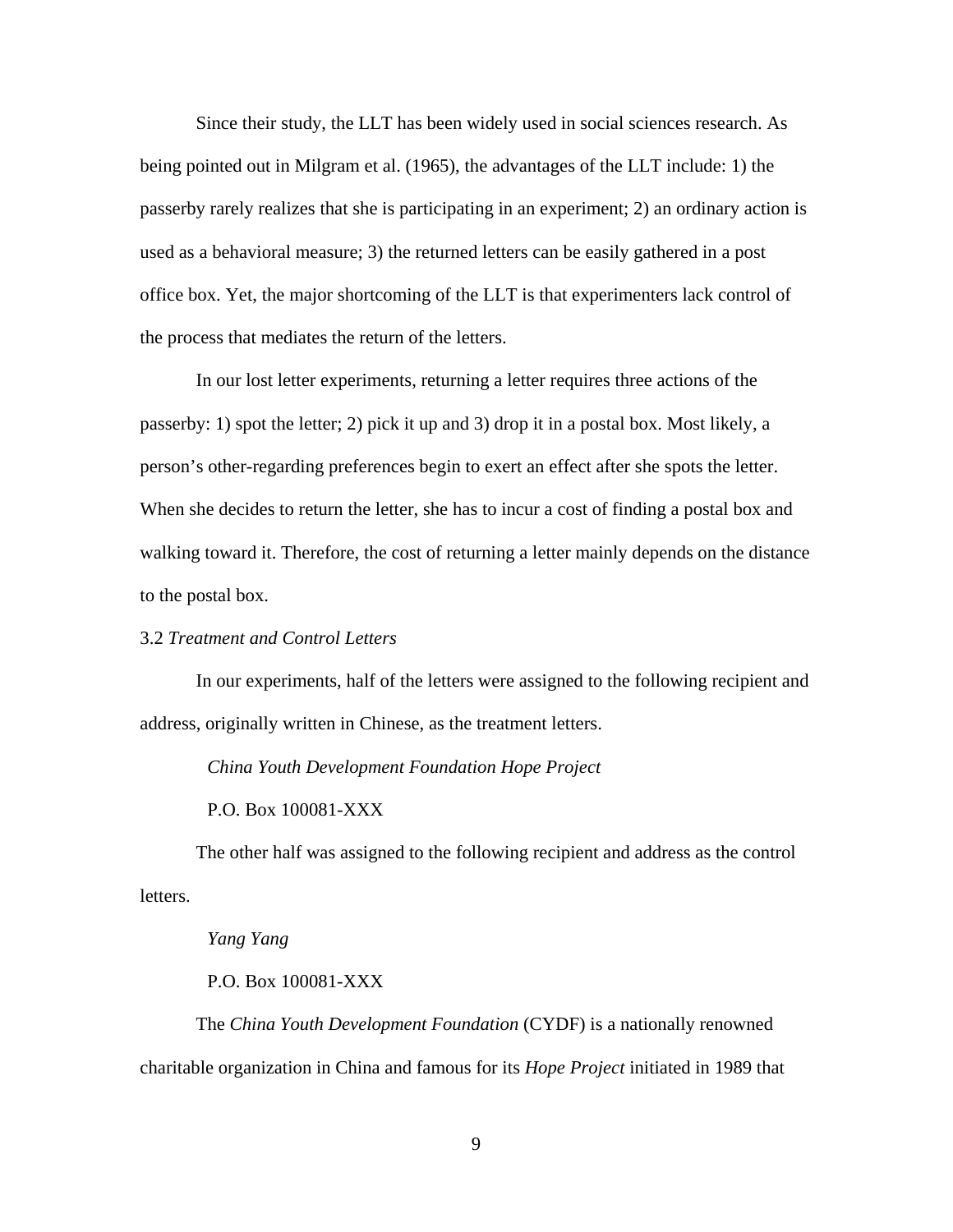aims to help poor students. To present, the *Hope Project* has funded more than 4.9 million poor students and built 18,335 primary schools and 20,640 libraries across China. On the contrary, *Yang Yang* is an invented person with a gender-neutral Chinese name and no known altruistic attribute.

A one-page thank you letter was included in every envelope intended to CYDF. Likewise, a one-page commercial advertisement was inserted into the envelopes for *Yang Yang*. The purpose of including the fabricated letters was to make them look like real lost letters. All envelopes were tightly sealed so that we could easily detect if a returned letter was ever opened. To make the letters ready to be posted, we stamped them all. For tracking purpose, we marked a unique code on the back of and inside each envelope to indicate the type of letter, date and community.

In each community, two treatment and two control letters were dropped on the ground inside the community near the entrance in four consecutive days. The purpose of placing the letters inside the community was to make the letters more likely to be seen and picked up by the community residents instead of strangers who just walked by. The dropping sequence of the letters was randomized based on the postal box location, district and the self-reported average monthly income of the residents.

#### 3.3 *Recruiting and Training of Volunteers*

We recruited 15, 14, and 24 volunteers in the first, second and third round of experiment respectively. All volunteers were master students majoring in Labor Economics at the Central University of Finance and Economics located in the *Haidian* district in Beijing. Prior to each experiment, volunteers were required to attend two training sessions. In the first session, students were exposed to the details of the experiment design and assigned to search for a number of residential communities with a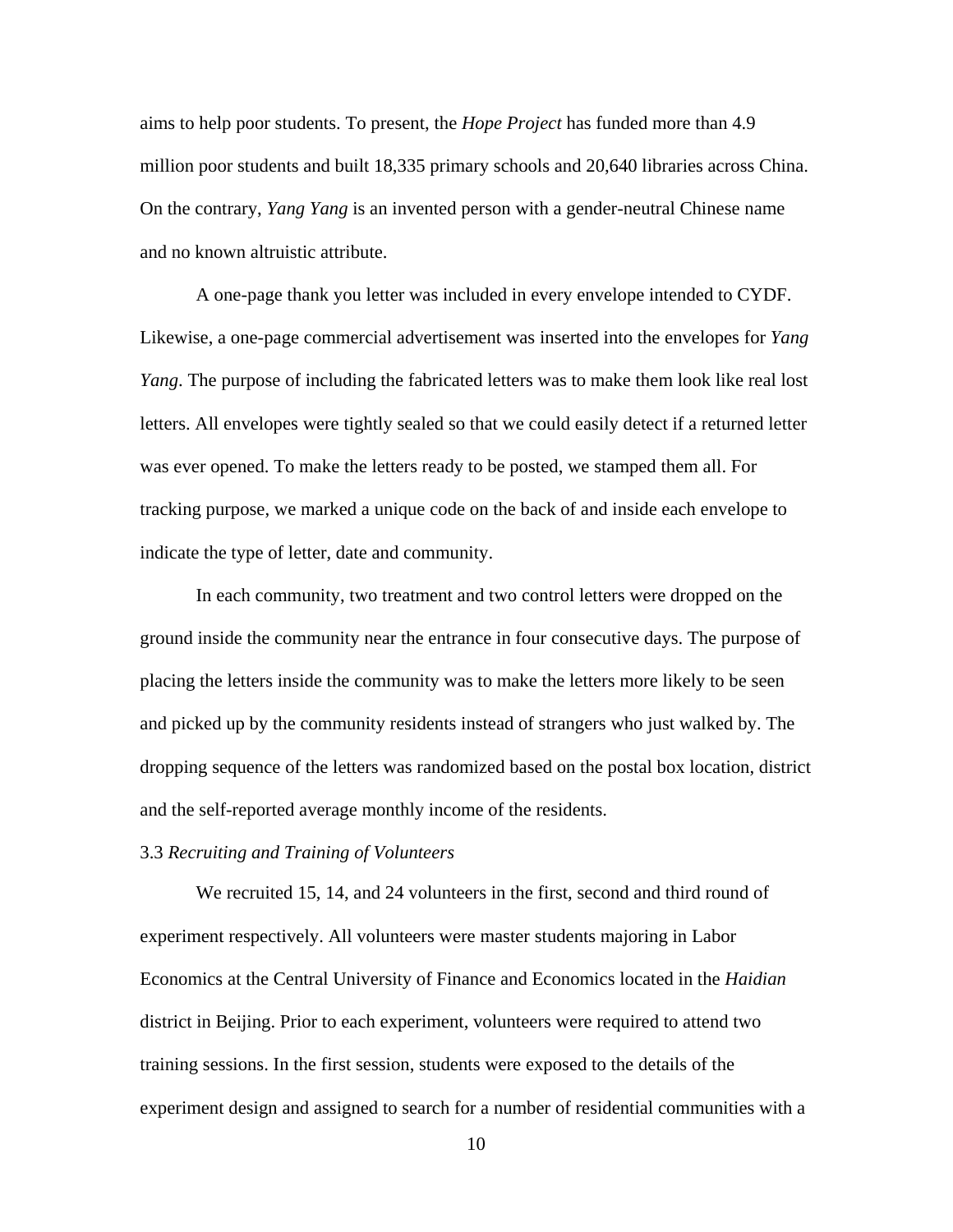postal box either inside or nearby. They were also trained to conduct a pre-experiment survey to collect community information such as community name, address and district, postal box location relative to the entrance, and average monthly income of the residents. Information about average monthly income was self-reported by local residents through interview. In the second session, volunteers prepared the stamped letters and received training on dropping techniques such as where to drop the letters and how to avoid suspicions of the residents. More importantly, they were told to record the dropping time and date as well as various weather indicators for each letter they dropped.

#### 3.4 *Summary of the Three Experiments*

As a pilot study, the first experiment was conducted during January  $1<sup>st</sup>-4<sup>th</sup>$  in 2012 in 48 communities in Beijing (Table 1). The second round was carried out during November  $18^{th}$ – $21^{st}$  in 2013 in 60 communities. At last, the third round, also the largest one, took place during March  $26<sup>th</sup>-29<sup>th</sup>$  in 2014 in 100 communities. The dropping days covered all seven days in a week. As for dropping time, most of the letters were dropped between 7AM and 10AM with only 30 letters being dropped after 10AM in the pilot experiment.

Four letters—two treatment and two control—were dropped in each community in a randomized sequence. The randomization was based on the self-reported average monthly income of the community residents, postal box location and district. A total of 832 letters were dropped in the three rounds of experiments, including 192, 240 and 400 in the first, second and third wave respectively (Table 2). Half of the letters were assigned as the treatment letters and the other half as the control letters.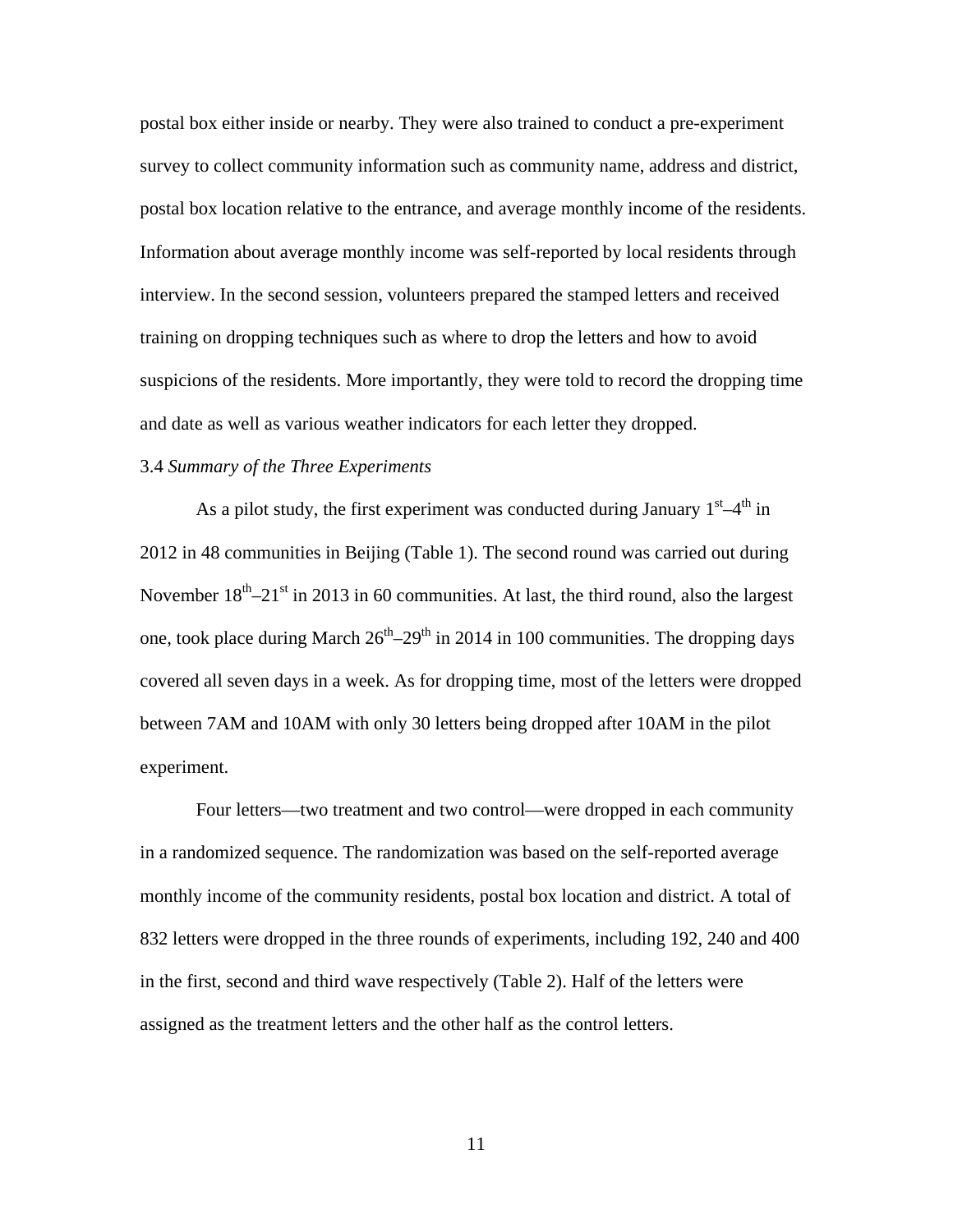The 208 communities were located across eight districts in Beijing, including six in central Beijing and two in the suburban area (Figure 1). It is worth noting that the number of communities in each district does not reflect its population size. The selection of the communities was primarily based on whether a community has a postal box inside or nearby and the transportation cost. Since our volunteers were based in the *Haidian* district, it is not surprising that a disproportionately large cluster of communities were located there.

Column (5) in Table 3 reports the percentage of communities in each district that had a self-reported average income of the residents above 5,000 RMB per month. In our sample, the three richest districts are *Haidian*, *Dongchen* and *Xicheng* district in central Beijing, while the poorest two are the suburban districts of *Tongzhou* and *Changping*. To check if this income ranking of our sample is consistent with the population, we acquired the data on per capita disposable income of residents with urban *Hukou*, i.e. household registration, in 2013 from the Bureau of Statistics of the Beijing City. As shown in column (7), the disposable income ranking is similar to the ranking in column (6).

Since the three experiments were conducted in different seasons, there was a large variation in the temperature (Table 4). The first two waves were carried out in winter with the highest temperature ranging between 1 to 3 degrees Celsius. The third wave took place in the early spring with the highest temperature between 21 to 22 degrees Celsius. There was also some variation in the wind speed from day to day, but the wind was generally rather mild. The sky of the day was either sunny or cloudy.

#### **4. Experimental Results**

#### 4.1 *Main Results*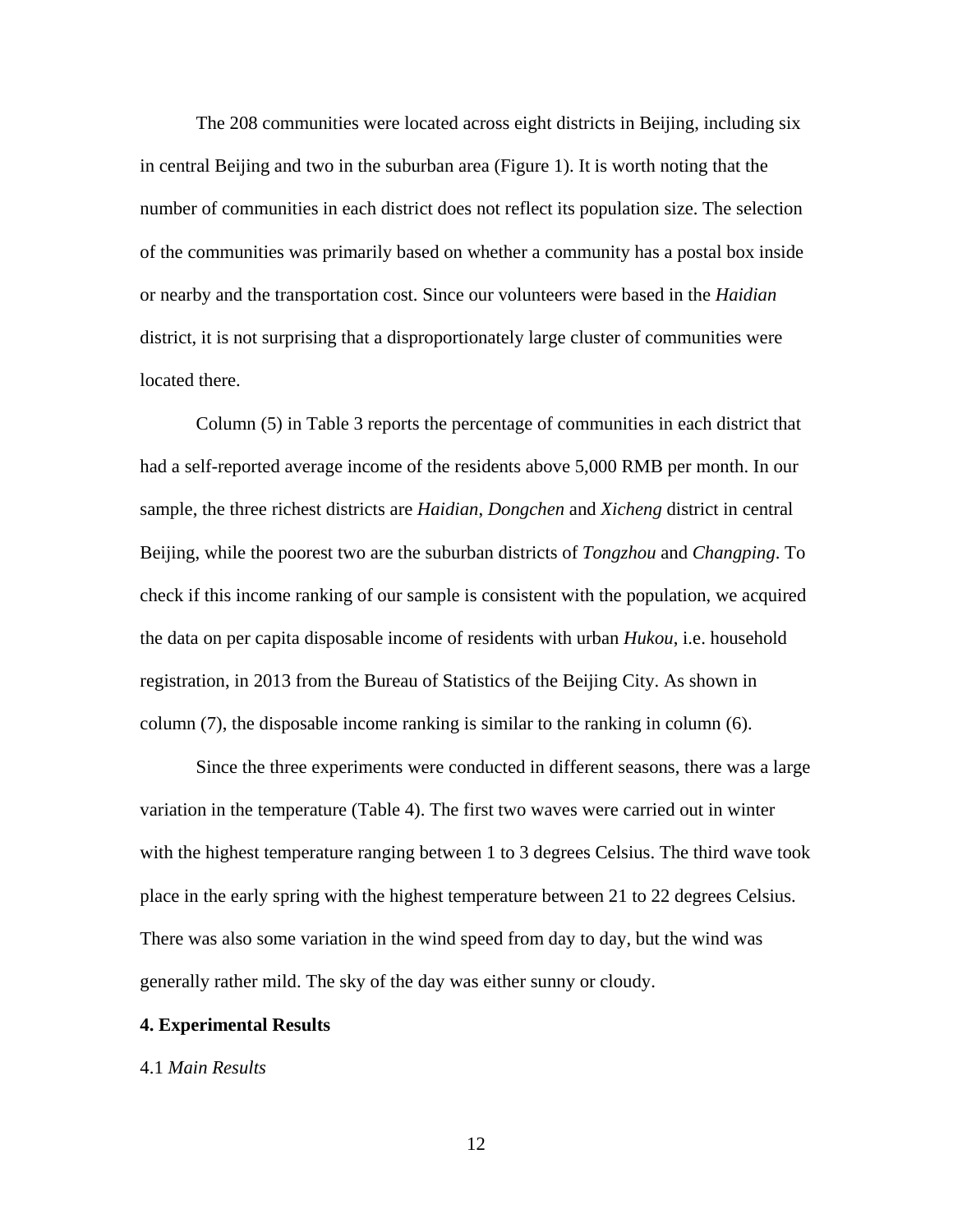Of the 832 letters, only about 13% of them were eventually returned (Panel A in Table 5). Despite the low overall return rate, the return rate of the treatment letters was almost twice as high as that of the control letters. More specifically, the return rate was 16.83% for the treatment letters, while it was only 9.13% for the control letters. The difference was as large as 7.7 percentage points and statistically significant. The pattern that treatment letters had a higher return rate that control letters was consistently observed across all three waves of experiments, although the difference in return rates also varied across experiments (Panel B in Table 5).

#### 4.2 *Return Rates by Subgroups*

If we break down the return rates by subgroups, some interesting variations are revealed. The upper-left panel in Figure 2 shows that the return rate was the highest for the highest income group, which is consistent with the findings by Lowe and Ritchey (1973) and Brown and Reed (1982). The upper-right panel shows that the return rate decreased with the distance to the postal box. There are two possible explanations for this observation. One is that the distance to the postal box is a major cost of the altruistic act. The longer the distance, the higher the cost and the less likely an individual would like to help. The other explanation could be that the farther away the postal box, the more difficult for an individual to find it, thus lowering the return rate.

The lower-left panel reveals a variation in return rate across the seven days in a week. The return rate appeared to be the highest on Friday and Saturday and the lowest on Monday. As for time in the lower-right panel, the return rate increased steadily over time until 10AM when there was a significant drop. The variation in return rate over day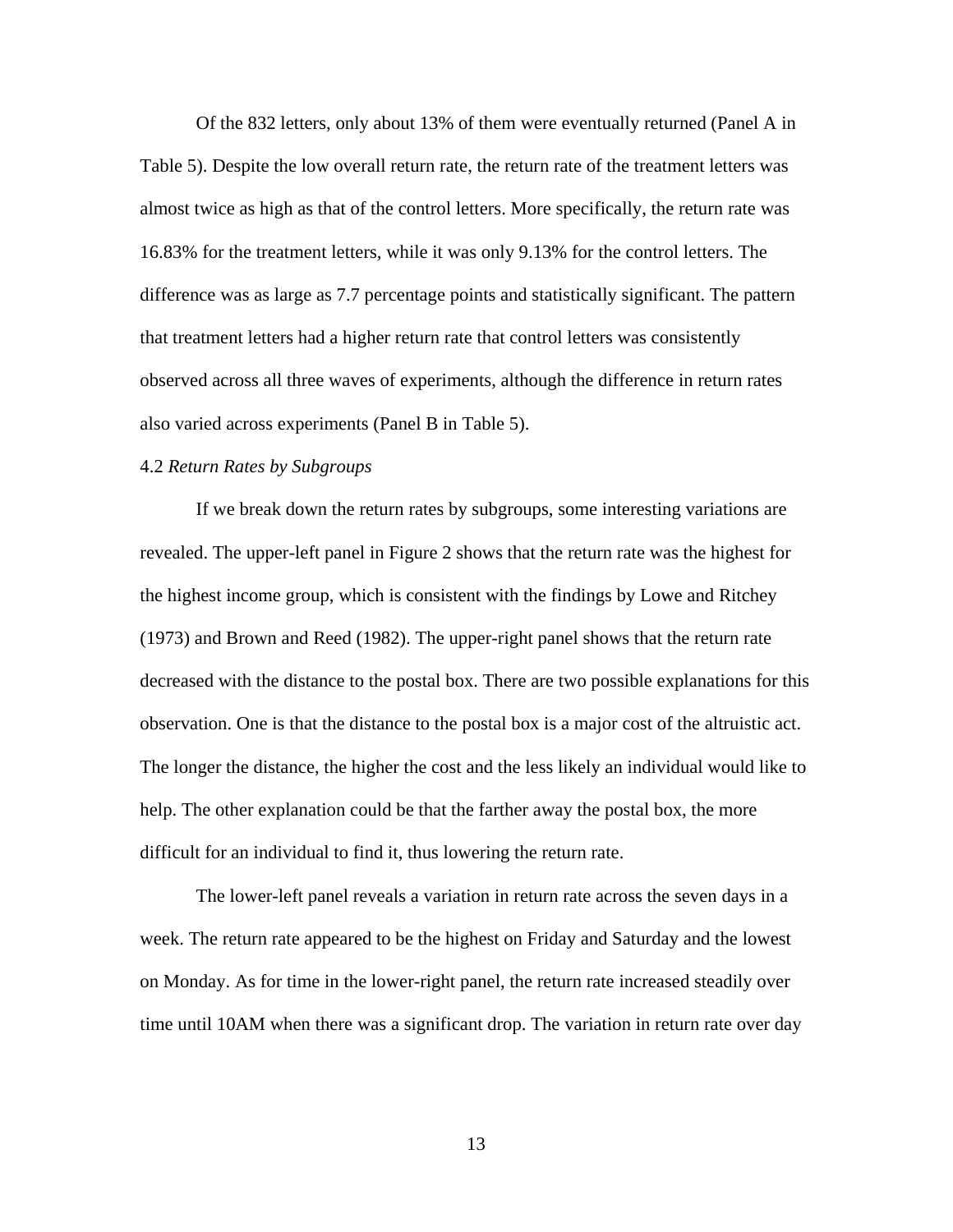and time may have been caused by the variation in the number or the composition of people who walked by the lost letters.

Figure 2 displays the variation by weather indicators. The upper-left panel shows that the return rates in cloudy days were higher than in sunny days. To the contrary, the wind speed did not seem to cause much variation in the upper-right panel. In the bottom two panels, the return rate was general higher when it was warmer. This is likely because more people would walk by the letters when it is warm.

#### 4.3 *Regression Results*

Previous analysis is based on unconditional return rates. To estimate more precise *ceteris paribus* partial effects of the variables, we regress a dummy variable indicating if a letter was returned on a set of explanatory variables. The key explanatory variable is a treatment dummy indicating if a letter was a treatment letter. Other control variables include income, postal box location, dropping time and day, a set of weather indicators and a full set of wave and district dummy variables. The regression results are reported in Table 6. The differences between column (1), (2) and (3) are the inclusion of a dummy variable indicating the self-reported average monthly income of the residents was above 5,000 RMB as well as an interaction term of the income dummy and the treatment dummy.

In both column (1) and (2), the treatment effect is 7.8 percentage points and statistically significant, suggesting that the return rate of the treatment letters is higher than that of the control letters by 7.8 percentage points, which is almost identical to the unconditional estimate in Panel A in Table 5.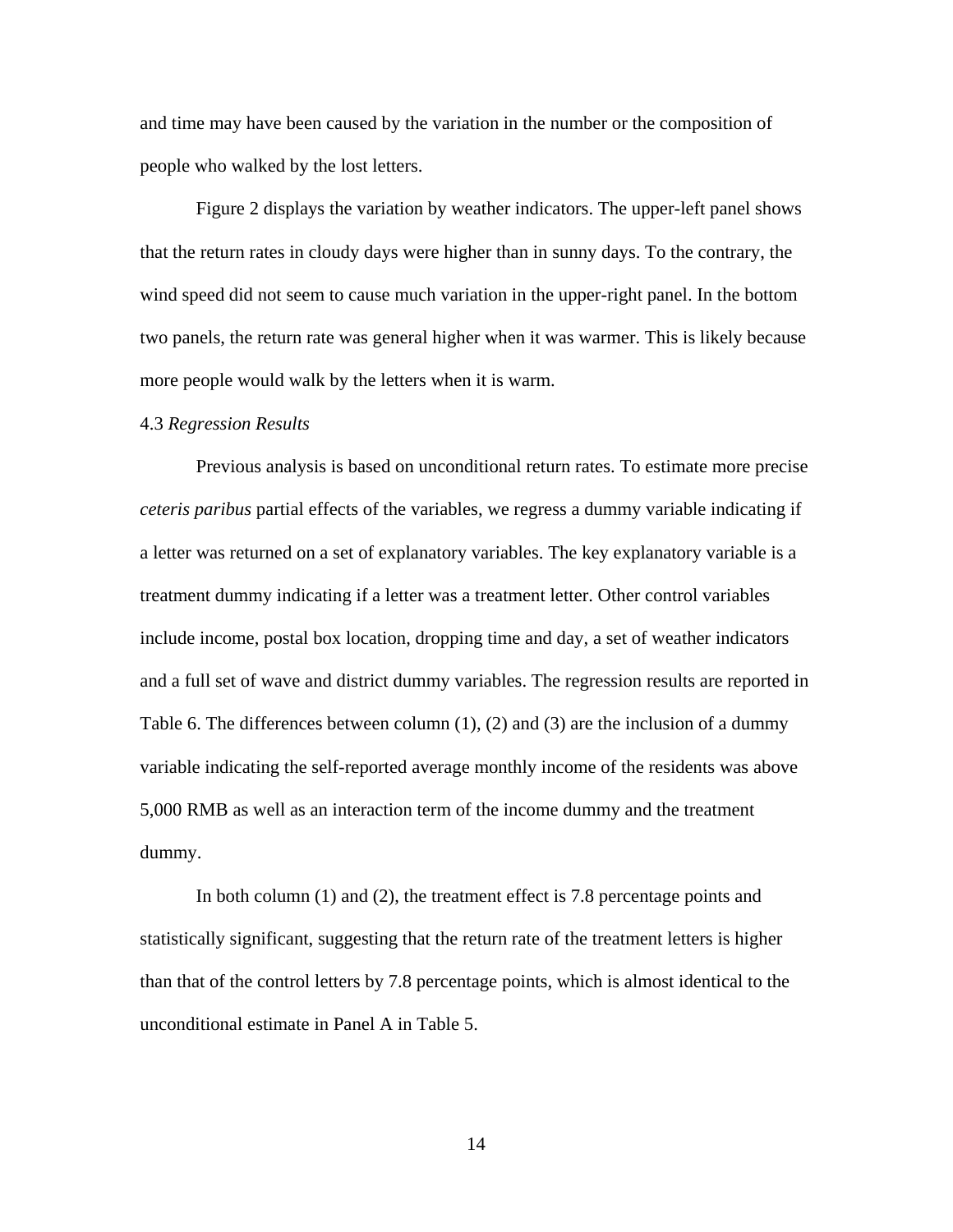The estimate of the high income dummy in column (2) suggests that the return rate of the high income group is 4.4 percentage points higher than that of lower income group (<5,000 RMB). Yet, it is only marginally significant at 10%. In column (3), we further added an interaction of the treatment dummy and the high income dummy to see if the treatment effect varies by income. The interaction term suggests that the return rate of the treatment letters dropped in higher income communities is 3.6 percentage points higher than their counterparts in lower income communities. However, the estimate is not statistically significant.

The estimates of the postal box location dummies in all three columns are consistent with our previous observation in Figure 1. Compared with the case where the postal was located inside the community, the return rate decreases with the distance to the postal box. As for the dropping time, the letters dropped during 9-10AM has the highest return rate. Relative to those letters dropped during 7-8AM, the return rate of 9-10AM is 13.2 percentage points higher in column (1). A surprising result is that the return rate of 10AM and afterwards is also higher than 7-8AM, although it is not statistically significant. The remaining estimates suggest that the return rate is higher in week days, cloudy days, with higher temperature and lower wind speed. However, none of these estimates is statistically significant.

#### **5. Discussions on Motives and Alternative Explanations**

There could be multiple motives underpinning the returning of the lost letters. For both the treatment and control letters, the passerby's act of returning the lost letter could be motivated by pure altruism, a desire to become praiseworthy or to avoid scorn of others. Pure altruism was unconditional and did not take others' attitudes into consideration, whereas the latter two motives were superimposed upon a person by social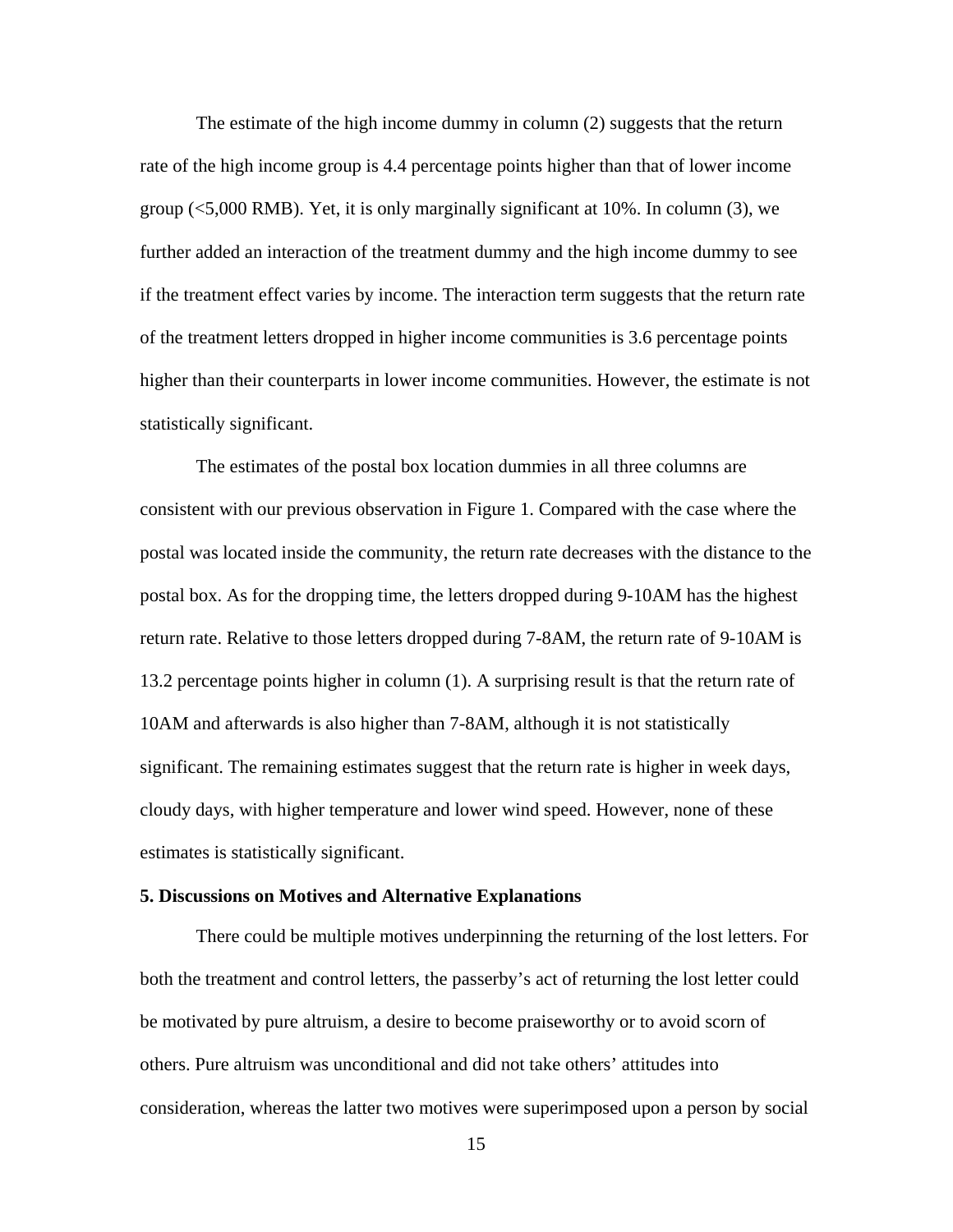pressures. Unfortunately, the LLT does not allow us to disentangle the mixture of motives.

Instead, our focus was the relative return rates between the treatment and control letters. From the perspective of pure altruism, returning the lost letter for the charitable organization could imply helping not only the organization but also the tens of thousands of children who received help from the organization. In contrast, returning the lost letter for the invented individual was just helping one person. Therefore, one would derive a higher level of satisfaction by returning a treatment letter than a control letter. On the other hand, if one was mainly motivated by social pressures, the higher return rate of the treatment letters could imply that the social norms or culture prescribed a greater "importance" to the charitable organization over the individual.

Admittedly, there were other differences between the charitable organization and the invented individual. First, the former was an organization, while the latter was an individual. Yet, prior studies do not suggest such distinction alone would necessarily lead to significant differences in the return rate. Based on the results in Milgram et al. (1965), the return rate of an organization can be either higher or lower than that of an individual, depending on the characteristics of the organization. As another example, instead of measuring the return rate of the lost letters, Farrington and Knight (1980) studied whether the passersby would "steal" unsealed lost letters that contained a small amount of cash. In their study, the "non-return" rate of letters intended for an individual was not significantly different from that of the letters for an association, either. Moreover, organizations are always established for reasons that define their nature. It would seem impossible to imagine a "neutral" organization without any attribute.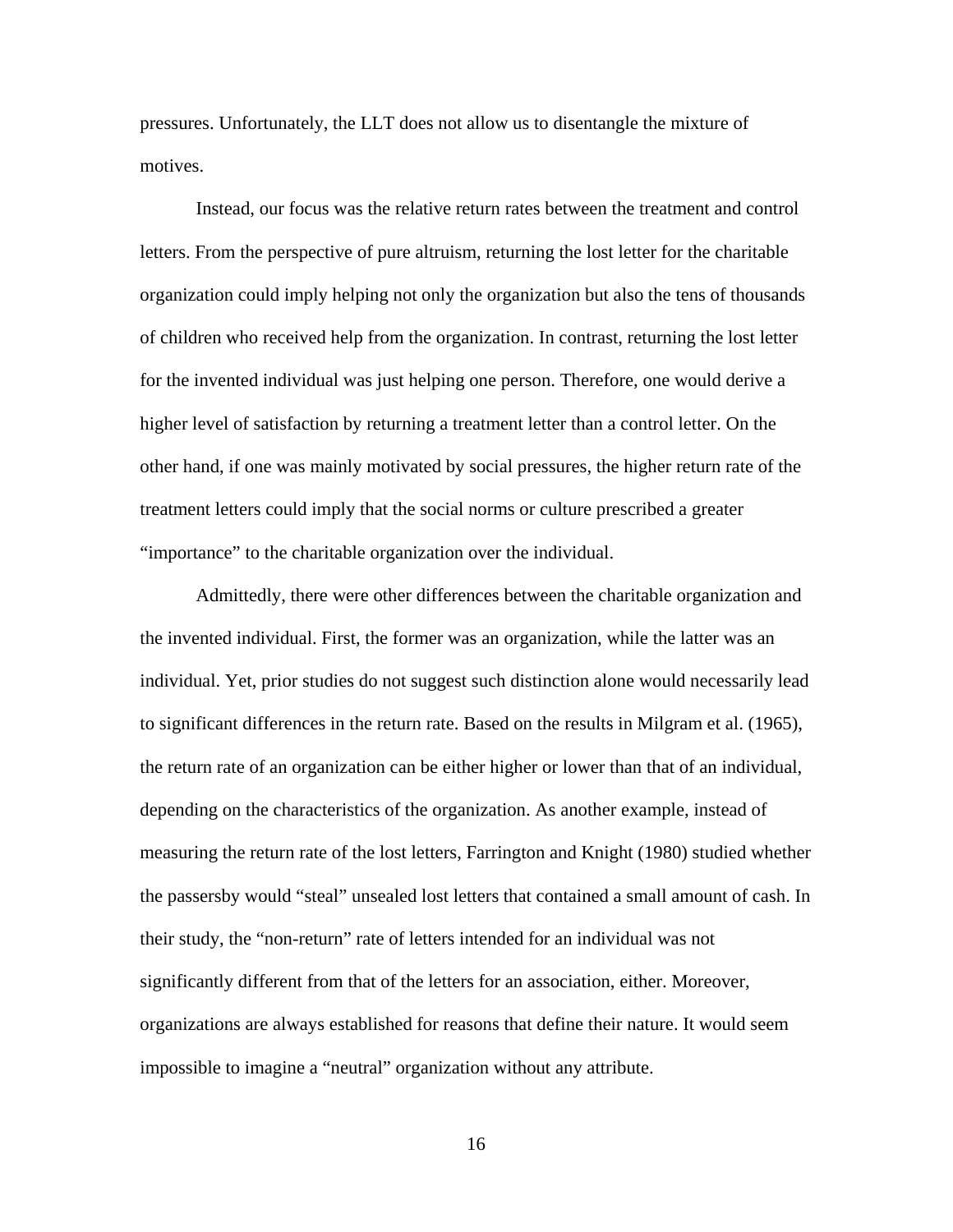Another noticeable difference is that the CYDF is nationally renowned, while *Yang Yang* is an invented individual with no known reputation. It is possible that the passersby may have found the CYDF trustworthy due to its national reputation and thus be more willing to help it. Such trustworthiness may make a person feel the CYDF more worth of her help, although this conjecture requires further examinations. However, it is difficult to disentangle the trustworthiness from the altruistic nature of the CYDF. After all, it is the charity nature that makes the CYDF renowned and trustworthy.

At last, some passersby may consider letters addressed to the CYDF are more important—for example, they may conjecture that the letters contain monetary donations to the charity, so they are more likely to return the letters. While this may be possible for some people, it is also likely that other people with the same conjecture would respond differently by stealing the donations, in lieu of returning the letters.

#### **6. Concluding Remarks**

As Fehr and Fischbacher (2003) pointed out "*some of the most fundamental questions concerning our evolutionary origins, our social relations, and the organization of society are centered around issues of altruism and selfishness. … However, there is much individual heterogeneity and the interaction between altruists and selfish individuals is vital to human cooperation*." This paper sheds some light on the individual heterogeneity and the interaction between altruists and egoists. Our lost letter experiment results show that a person becomes more altruistic and willing to help if she knows *ex ante* the beneficiary of her help is an altruistic subject.

Our evidence was collected in Beijing, a megacity in the world's largest developing country. The external validity of our results depends on contextual factors such as culture, demographic environment, and technology, which may have to some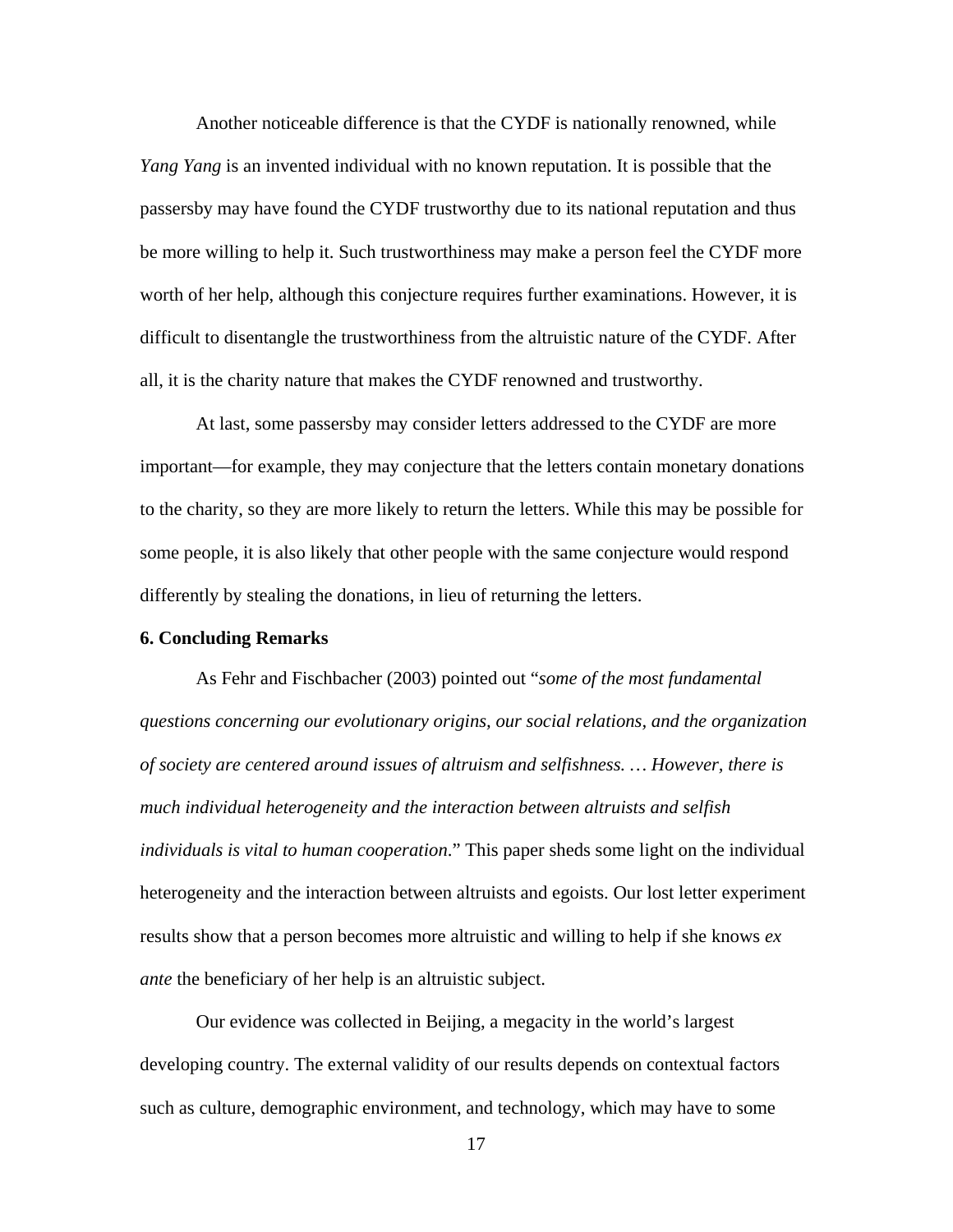extent weighed in the results. How general our findings can be applied to other settings require more research in other cultural and environmental settings in the future.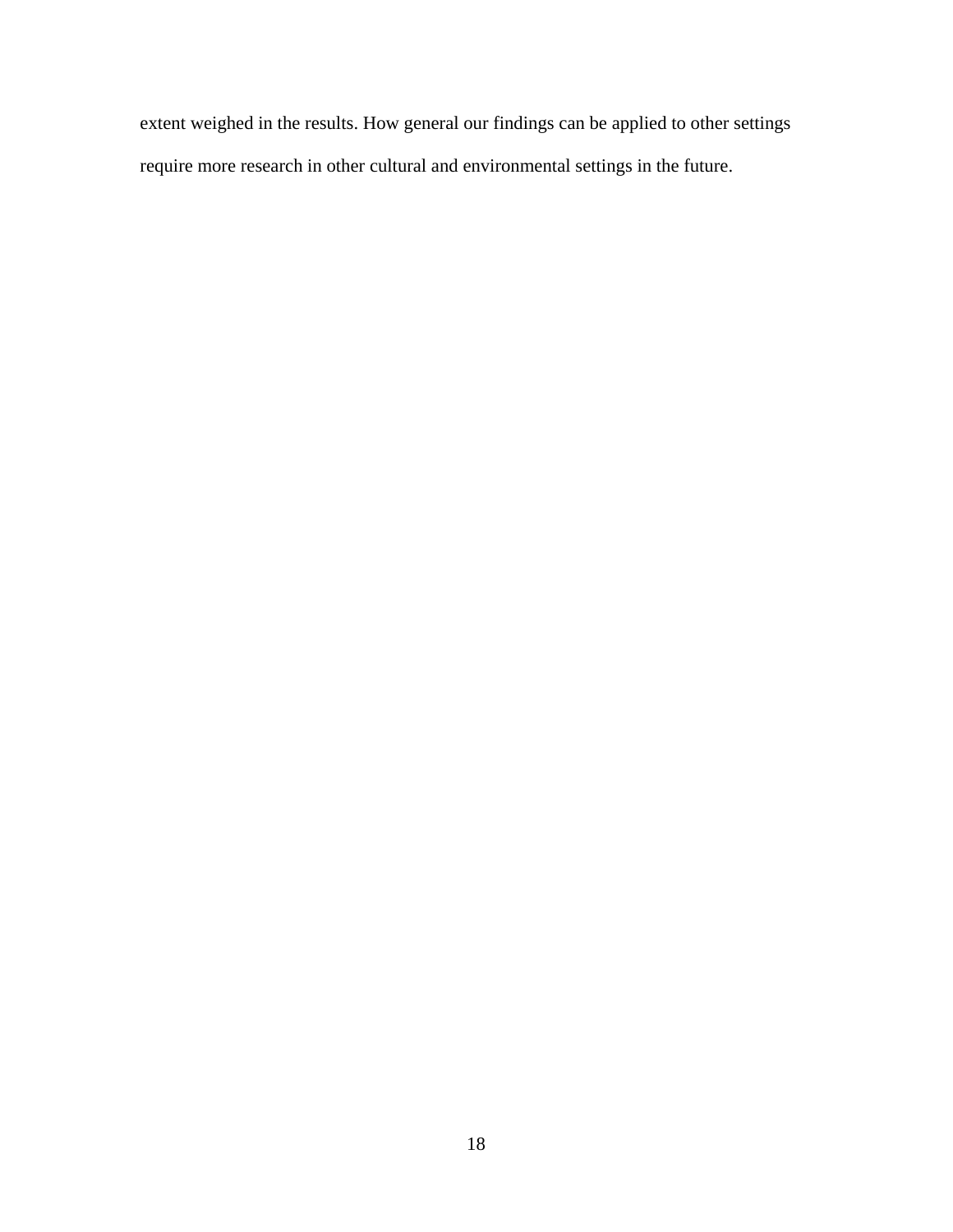#### **REFERENCES**

- Arrow, K., (1981). "Optimal and Voluntary Income Redistribution," in Rosenfield, S.(Ed.), *Economic Welfare and the Economics of Soviet Socialism: Essays in Honor of Abram Bergson*, Cambridge: Cambridge University Press.
- Becker, G., (1974). "A Theory of Social Interactions," *Journal of Political Economics*, 82 (6), pages 1063-1093.
- ————(1976). "Altruism, Egoism, and Genetic Fitness: Economics and Sociobiology," *Journal of Economic Literature*, 14(3), pages 817-826.
- Berg, J., J. Dickhaut, and K. McCabe, (1995). "Trust, Reciprocity and Social History," *Games and Economic Behavior*, 10, pages 122-142.
- Bolton, G., and A. Ockenfels, (2000). "A Theory of Equity, Reciprocity and Competition," *American Economic Review*, 100, pages 166-193.
- Bosman, R., and F. van Winden, (2002). "Emotional Hazard in a Power-to-Take-Experiment," *Economic Journal*, 112, pages 147-169.
- Brown, C., and M. Reed, (1982). "Race, Cost, and Car-Status: Interacting Variables Using the Lost-letter Technique," *Psychological Reports*, 51, pages 303-308.
- Cooper, D., and J. Kagel, (2013). "Other-Regarding Preferences: A Selective Survey of Experimental Results," to appear in Kangel, J., and Roth, A. (Eds), *Handbook of Experimental Economics*, Volume (2), Princeton University Press.
- Dufwenberg, M., and G. Kirchsteiger, (2004). "A Theory of Sequential Reciprocity," *Game and Economic Behavior*, 47, pages 268-298.
- Farrington, D., and B. Knight, (1980). "Stealing from a "Lost" Letter Effects of Victim Characteristics," *Criminal Justice and Behavior*, 7(4), page 423-436.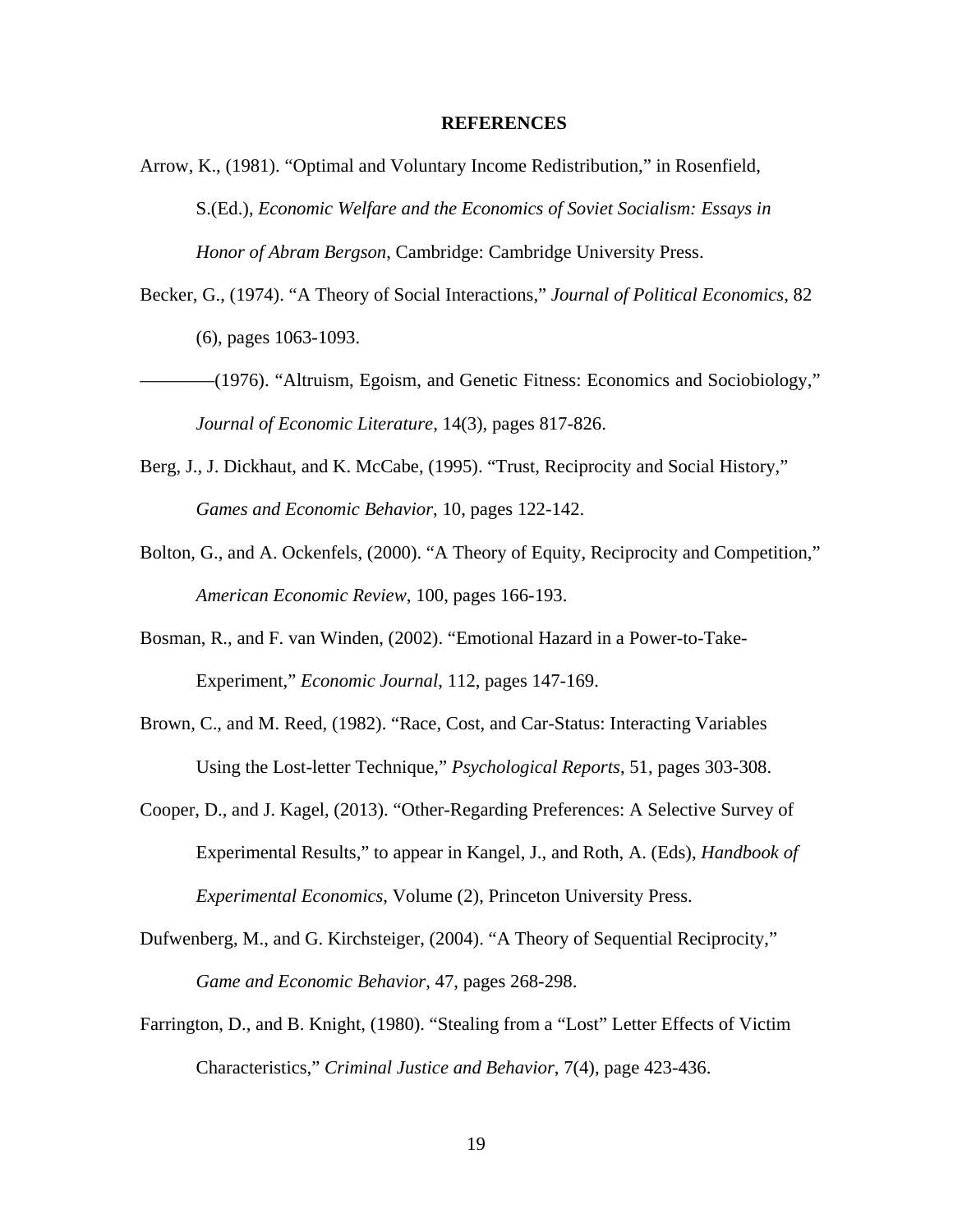- Fehr, E., and U. Fischbacher, (2003). "The Nature of Human Altruism," *Nature*, 425, pages 785-791.
- ———— (2004). "Third Party Punishment and Social Norms," *Evolution and Human Behavior*, 25, pages 63-87.
- Fehr, E., G. Kirchsteiger, and A. Riedl, (1993). "Does Fairness Prevent Market Clearing? An Experimental Investigation," *Quarterly Journal of Economics*, 108, pages 437-460.
- Fehr, E., and K. Schmidt, (1999). "A Theory of Fairness, Competition and Co-operation," *Quarterly Journal of Economics*, 114, pages 817-868.
- ————(2006). "The Economics of Fairness, Reciprocity and Altruism-Experimental Evidence and New Theories," in Kolm, S, and Ythier, J. M. (Eds), *Handbook of the Economics of Giving, Altruism and Reciprocity*.
- Forsythe, R., J. Korowitz, N. Savin, and M. Sefton, (1994). "Fairness in Simple Bargaining Games," *Games and Economic Behavior*, 6, pages 347-369.
- Gul, F, and W. Pesendorfer, (2006). "The Canonical Type Space for Interdependent Preferecnes," mimeo, Princeton University.
- Güth, W., R. Schmittberger, and B. Schwarze, (1982). "An Experimental Analysis of Ultimatum Bargaining," *Journal of Economic Behavior and Organization*, 3, pages 227-247.
- Halevy, Y., and M. Peters, (2013). "Other-Regarding Preferences: Outcomes, Intentions or Interdepence?" mimeo, University of British Columbia.
- Levine, D., (1998). "Modeling Altruism and Spitefulness in Experiments," *Review of Economic Dynamics*, 1, pages 593-622.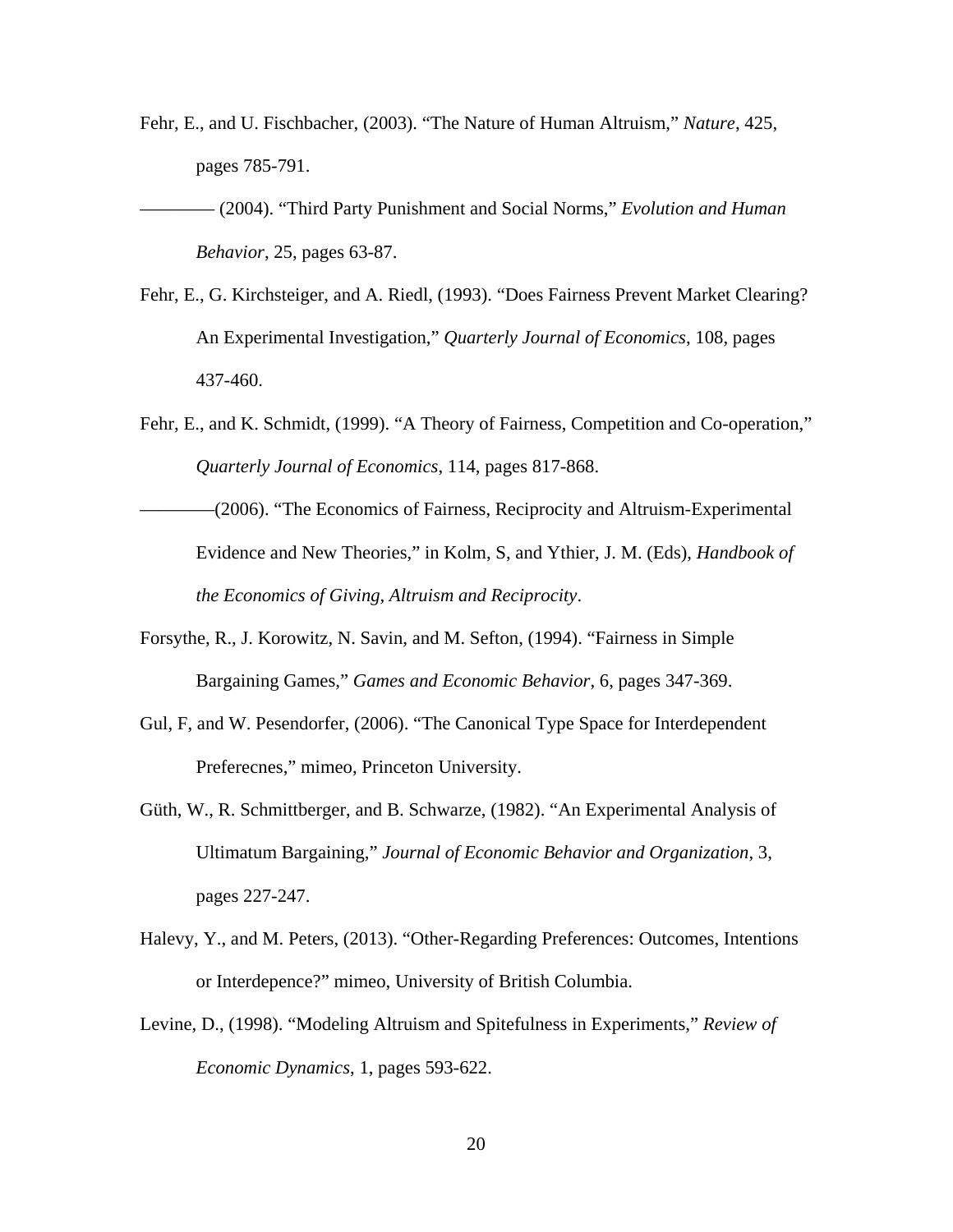- Lowe, R., and G. Ritchey, (1973). "Relation of Altruism to Age, Social Class, and Ethnic Identity," *Psychological Reports*, 33, pages 567-572.
- Milgram, S., L., Mann, and S. Harter, (1965). "The Lost-Letter Technique: A Tool of Social Research," *Public Opinion Quarterly*, 29, pages 437-38.
- Rabin, M., (1993). "Incorporating Fairness into Game Theory and Economics," *American Economic Review*, 83(5), pages 1281-1302.
- Rotemberg, J., (2008). "Minimally Acceptable Altruism and the Ultimatum Game," *Journal of Economic Behavior and Organization*, 66 (3-4), pages 457-476.
- Roth, A., M. Malouf, and J. Murningham, (1981). "Sociological Versus Strategic Factors in Bargaining," *Journal of Economic Behavior and Organization*, 2, pages 153- 177.
- Samuelson, P., (1991). "Altruism as a Problem Involving Group Versus Individual Selection in Economics and Biology," *American Economic Review*, 83 (2), pages 143-148.
- Sen, A., (1995). "Moral Codes and Economic Success," in Britten, C. S., Hamlin, A. (Eds), *Market Capitalism and Moral Values*. Edward Eldar, Aldershot.
- Simon, H., (1993). "Altruism and Economics," *American Economic Review*, 83 (2), page 156-161.
- Smith, A., (1759). *The Theory of Moral Sentiments*, London: Printed for A. Millar, in the Strand; and A. Kincaid and J. Bell, in Edinburgh.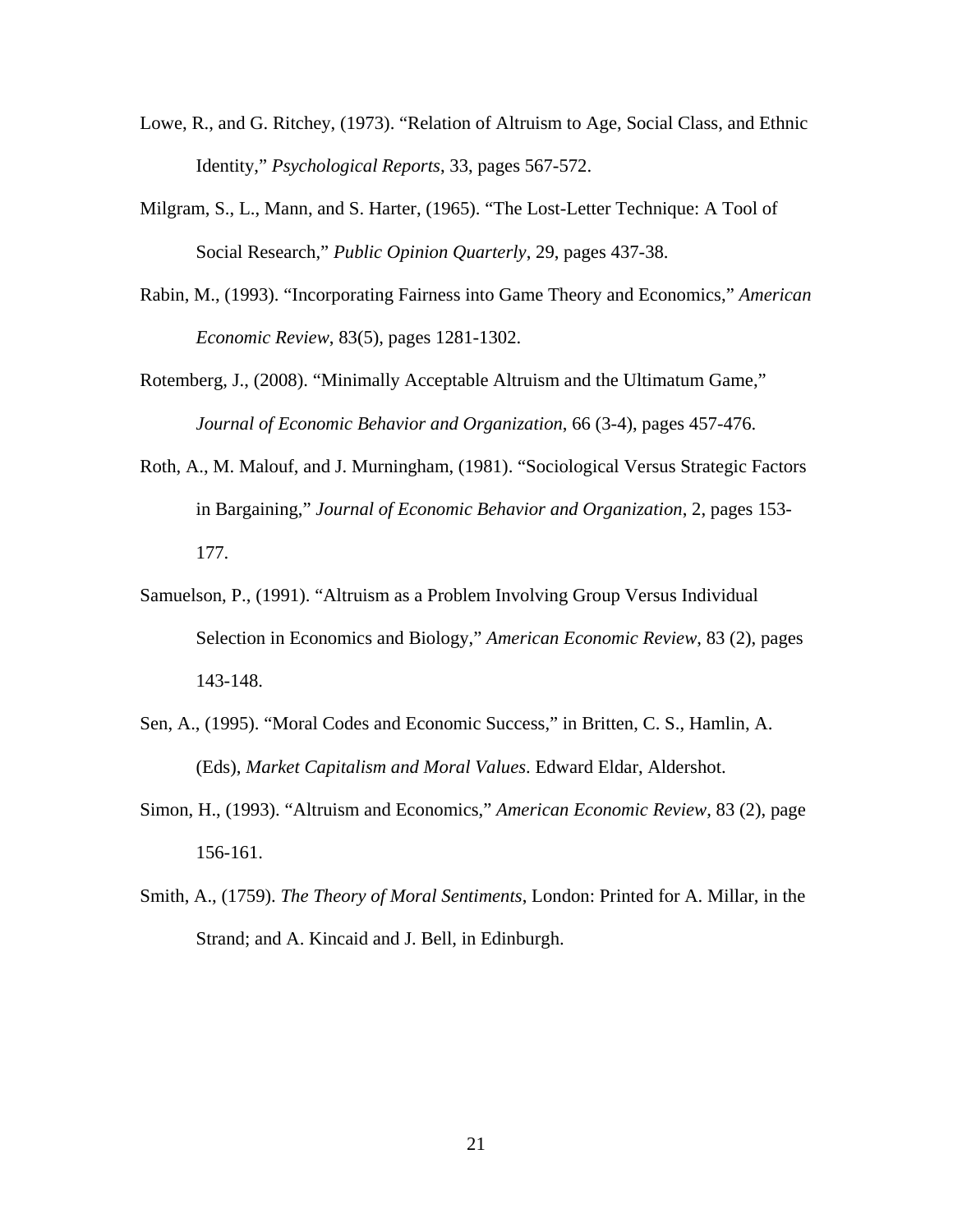### **Figure 1. Map of Beijing**



Notes: 1. *Xicheng* District; 2. *Dongcheng* District; 3. *Fengtai* Dstrict; 4. *Shijingshan*  District; 5. *Chaoyang* District; 6. *Haidian* District; 7. *Changping* District; 8. *Tongzhou* District. District 1-6 are in central Beijing. District 7 and 8 are in the suburban area.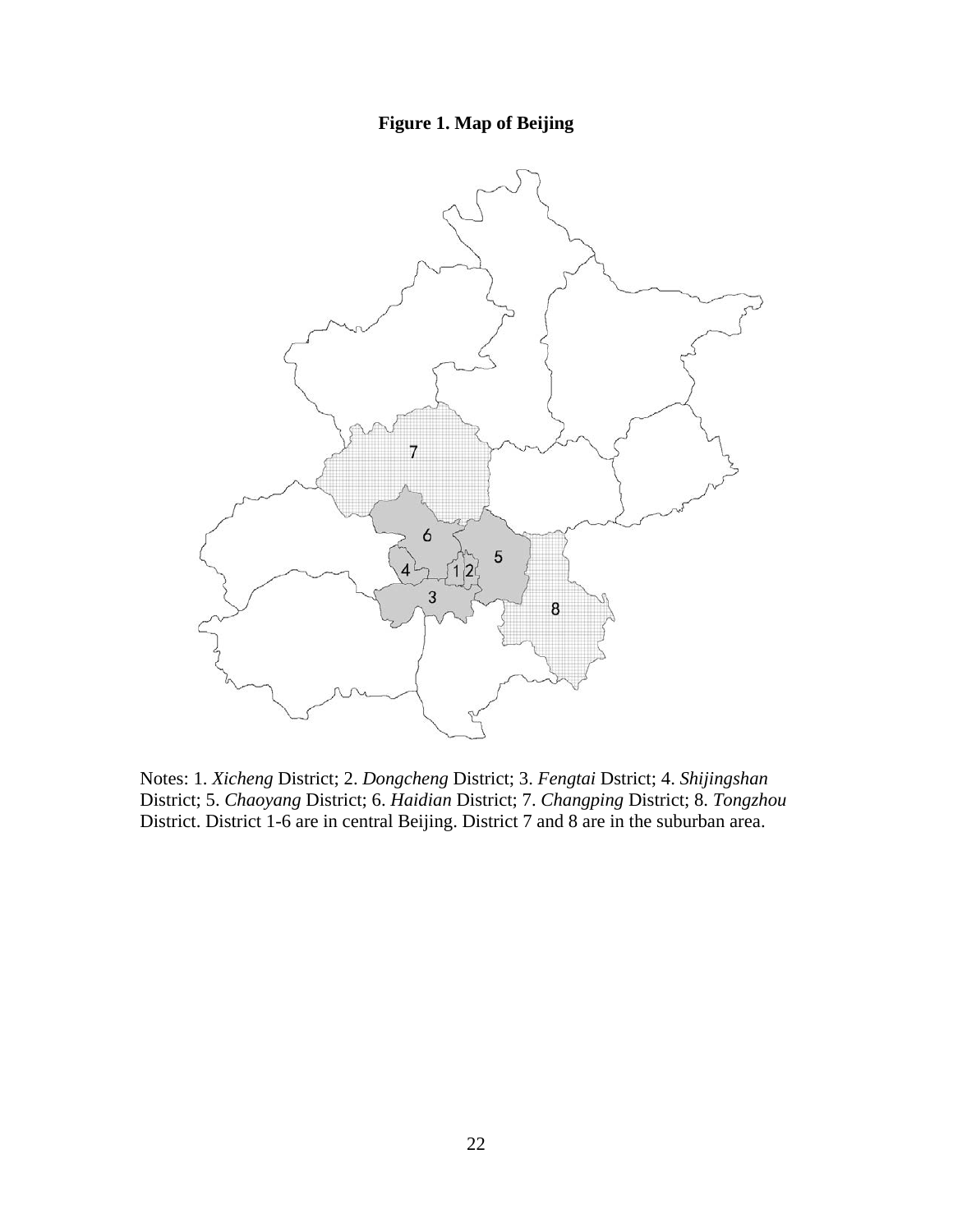

**Figure 2. Return Rate by Subgroups**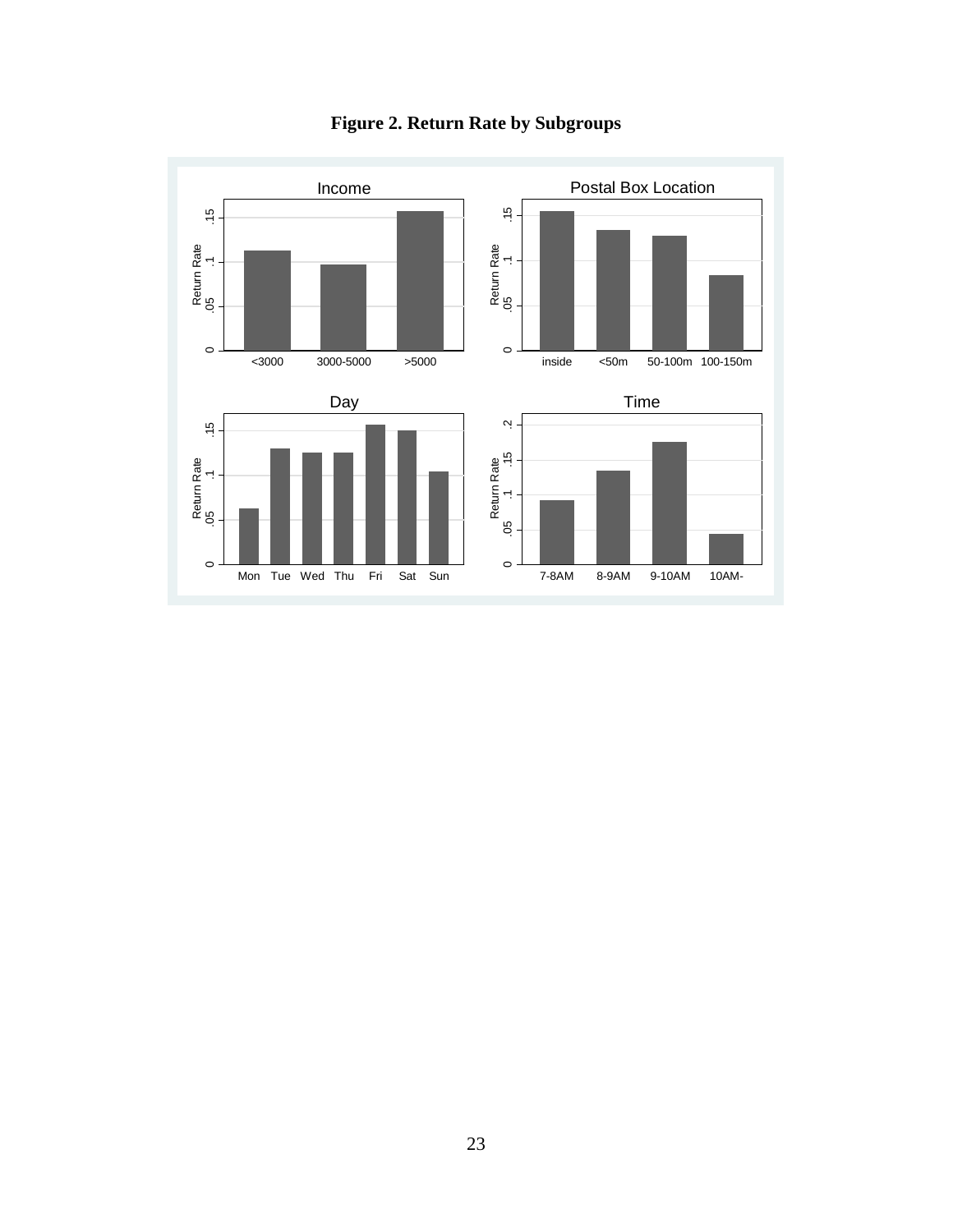

**Figure 3. Return Rate by Weather Indicators**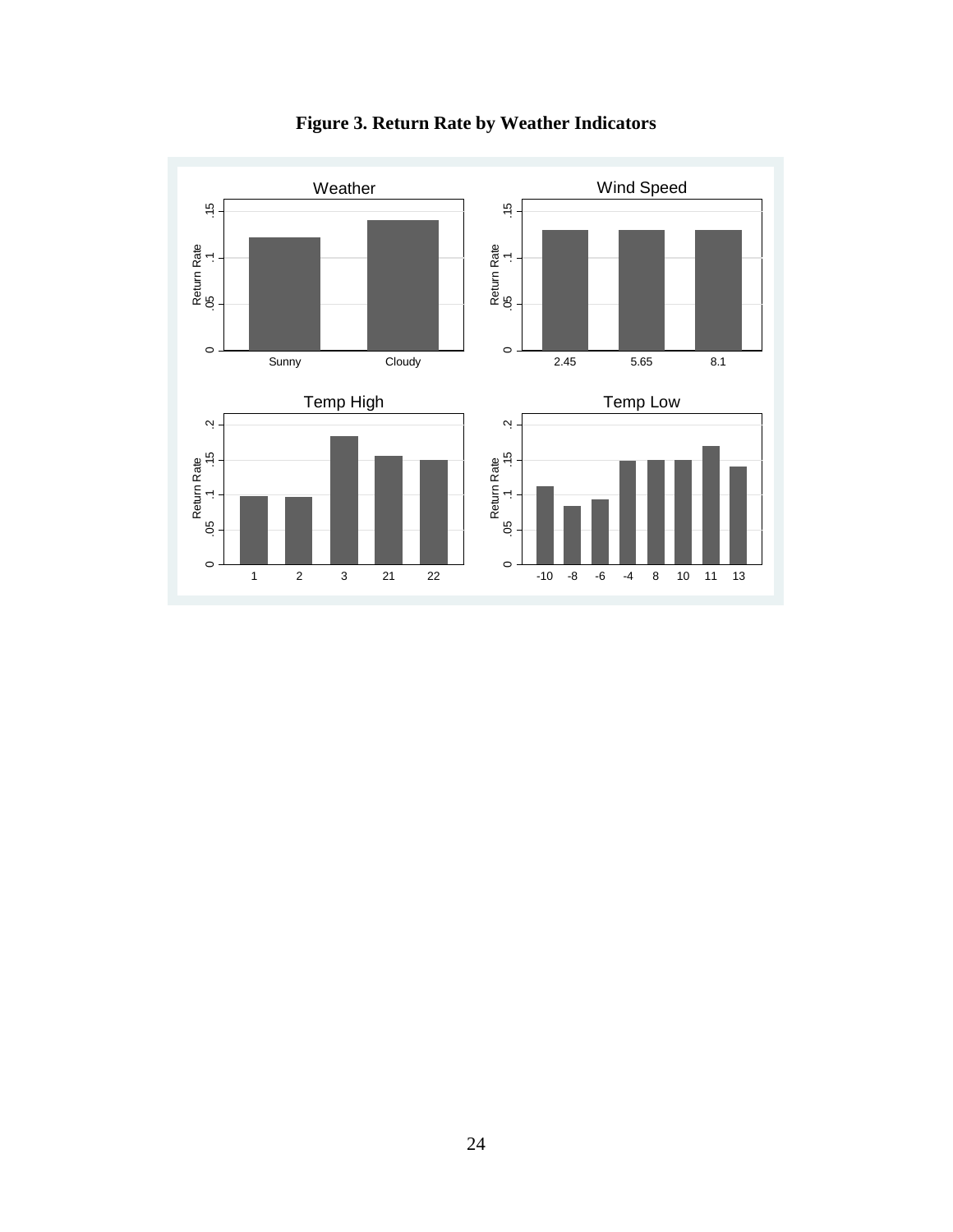| Table 1. Dates, Times and Communities of the Three Experiments                   |                                                           |         |                    |             |  |  |
|----------------------------------------------------------------------------------|-----------------------------------------------------------|---------|--------------------|-------------|--|--|
|                                                                                  | Date                                                      | Day     | Time               | Communities |  |  |
|                                                                                  |                                                           |         |                    | (4)         |  |  |
| $1st$ wave                                                                       | Jan. 1 <sup>st</sup> , 2012 – Jan. 4 <sup>th</sup> , 2012 | Sun-Wed | 7:05 AM - 13:20 PM | 48          |  |  |
| $2nd$ wave                                                                       | Nov. $18^{th}$ , 2013 – Nov. $21^{st}$ , 2013             | Tue-Fri | 7:25 AM - 9:06 AM  | 60          |  |  |
| $3rd$ wave                                                                       | Mar. $26^{th}$ , 2014 – Mar. $29^{th}$ , 2014             | Wed-Sat | 7:10 AM - 9:52 AM  | 100         |  |  |
| Notes: time indicates the dropping time of the earliest and latest in each wave. |                                                           |         |                    |             |  |  |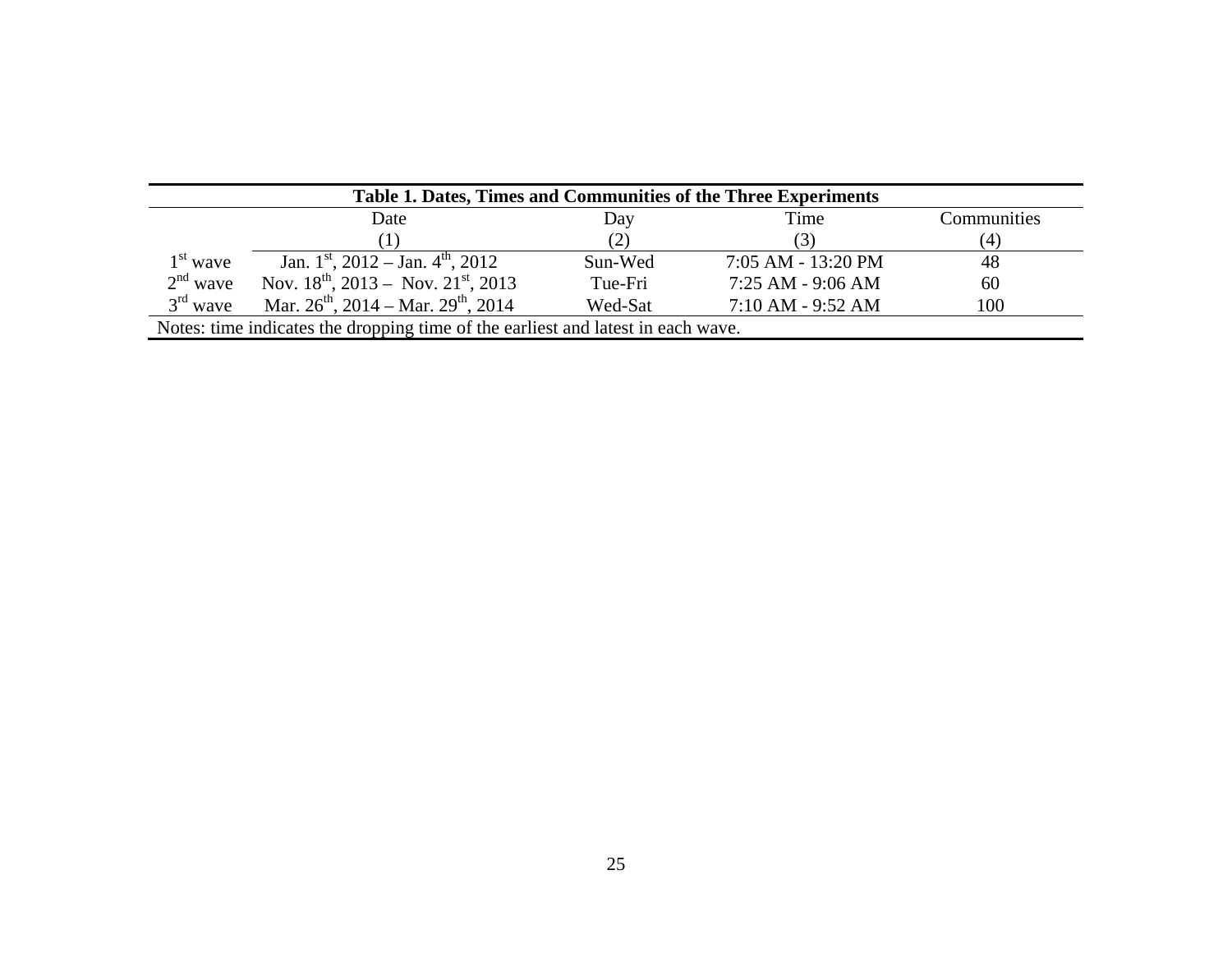| <b>Table 2. Number of Treatment and Control Letters</b> |                          |                 |       |  |  |  |
|---------------------------------------------------------|--------------------------|-----------------|-------|--|--|--|
|                                                         | <b>Treatment letters</b> | Control letters | Total |  |  |  |
|                                                         |                          | $\angle$ .      | (3)   |  |  |  |
| $1st$ wave                                              |                          | 96              | 192   |  |  |  |
| $2nd$ wave                                              | 120                      | 120             | 240   |  |  |  |
| $3rd$ wave                                              | 200                      | 200             | 400   |  |  |  |
| Total                                                   | 416                      | 416             | 832   |  |  |  |
| - -                                                     | - -                      |                 |       |  |  |  |

Notes: a total of two treatment and two control letters was dropped in each community in four consecutive days. The dropping order of the four letters was randomized.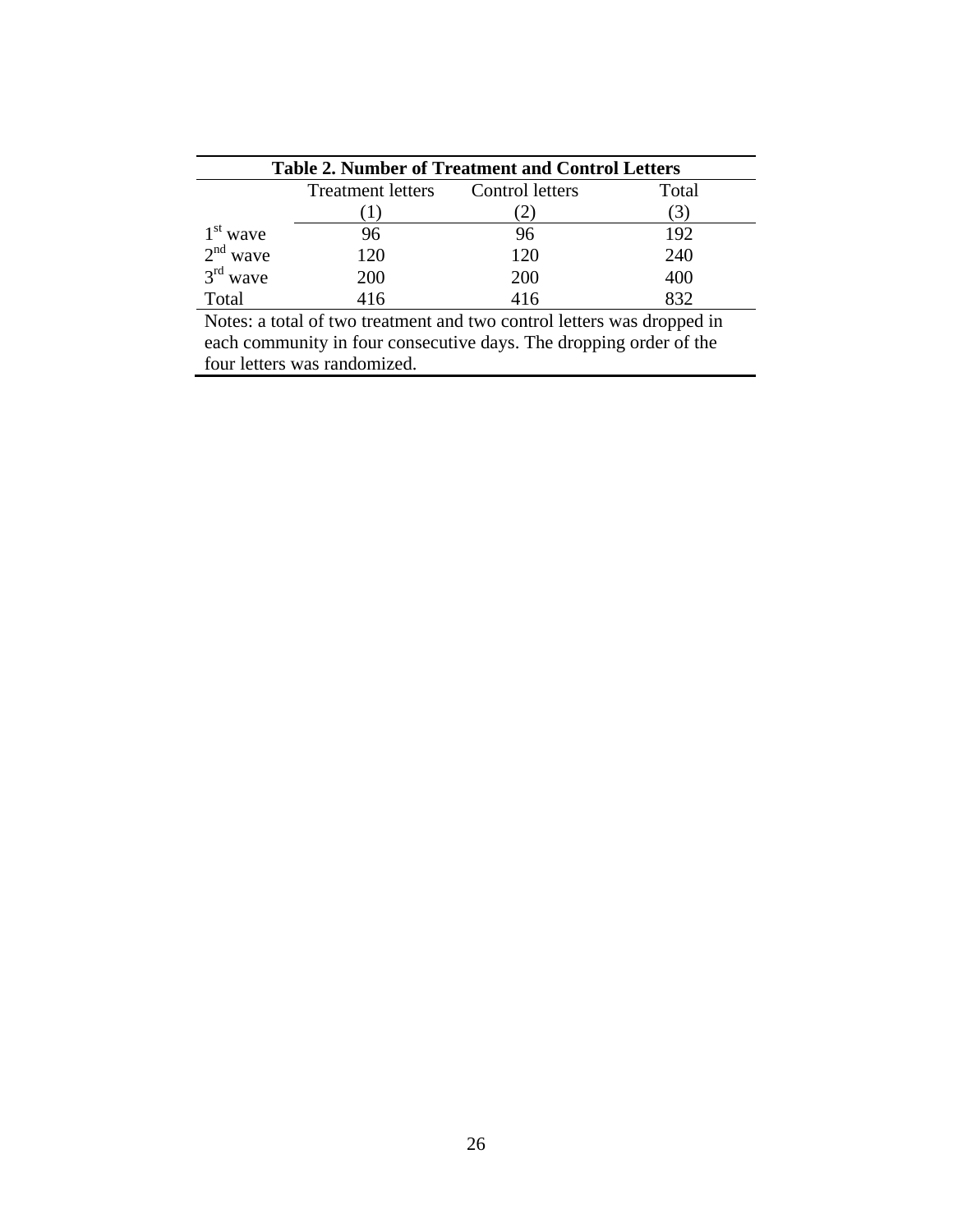| Table 3. Distribution of Communities by District |         |       |        |          |         |                                |                   |
|--------------------------------------------------|---------|-------|--------|----------|---------|--------------------------------|-------------------|
|                                                  | Area    | First | Second | Third    | Raw sum | <b>High Income Communities</b> | Disposable Income |
| District                                         | (1)     | (2)   | (3)    | (4)      | (5)     | (6)                            |                   |
| 1.Changping                                      | Suburb  | 6     | 0      | 4        | 10      | 10%                            | 32,495            |
| 2. Chaoyang                                      | Central | 7     | 15     | 16       | 38      | 47%                            | 41,035            |
| 3. Dongchen                                      | Central | 0     | 12     | $\Omega$ | 12      | 58%                            | 41,676            |
| 4. Fengtai                                       | Central | 0     | 20     | 4        | 24      | 29%                            | 37,886            |
| 5. Haidian                                       | Central | 32    | 0      | 64       | 96      | 60%                            | 45,953            |
| 6. Shijingshan                                   | Central | 0     | 0      | 4        | 4       | 50%                            | 38,657            |
| 7. Tongzhou                                      | Suburb  | 3     | 0      | $\Omega$ | 3       | $0\%$                          | 33,662            |
| 8. Xicheng                                       | Central | 0     | 13     | 8        | 21      | 57%                            | 43,479            |
| Total                                            |         | 48    | 60     | 100      | 208     |                                |                   |

Notes: number of communities in column (2)-(5). Percentage of communities with self-reported average monthly income above 5,000 RMB in column (6). Annual disposable income per capita for residents with urban *Hukou* in 2013 in column (7).

Sources: annual disposable income per capita for residents with urban *Hukou* in 2013 is from the website of the Beijing City Bureau of Statistics http://www.bjstats.gov.cn/.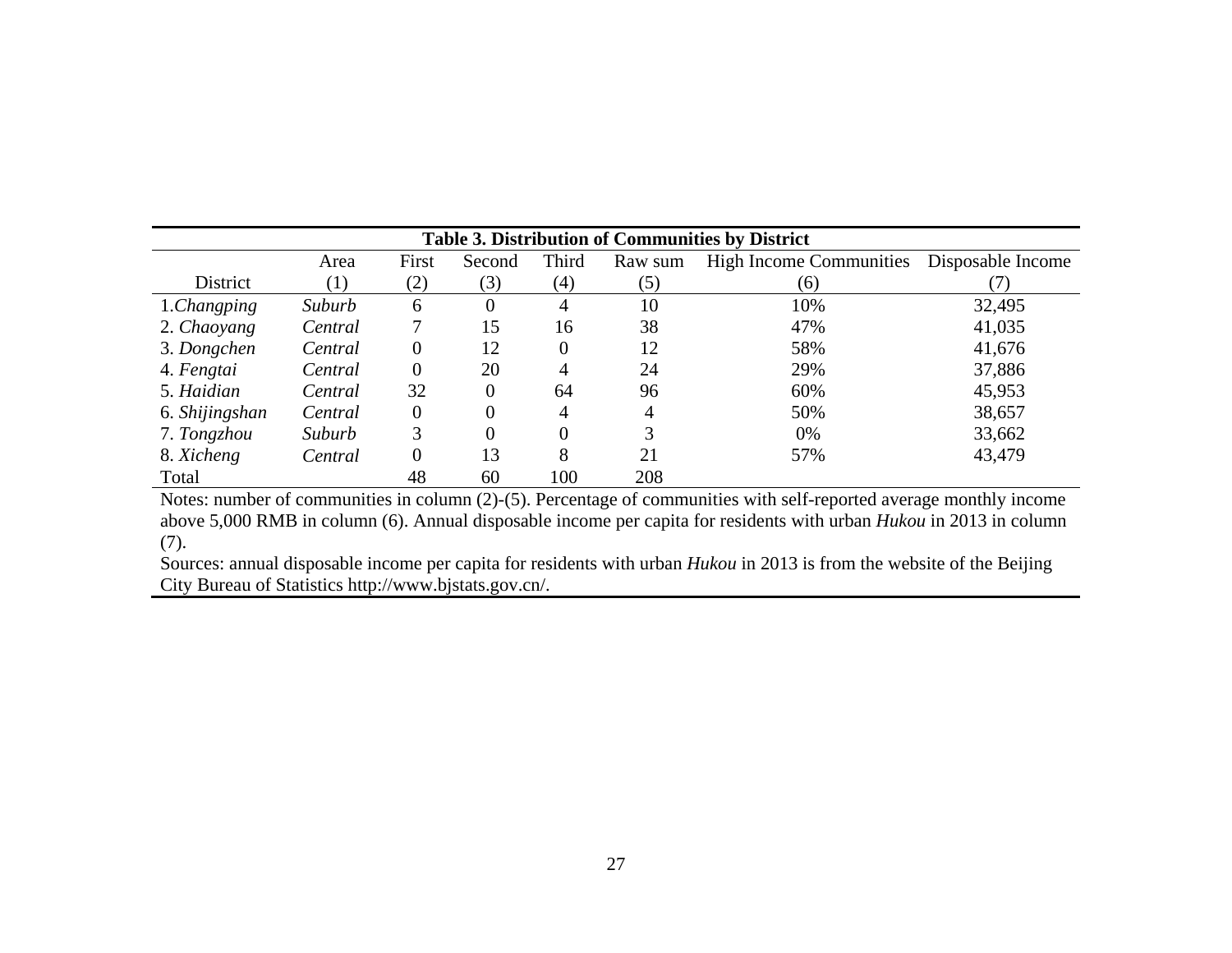| <b>Table 4. Weather Indicators</b>                                      |               |                |          |      |         |  |
|-------------------------------------------------------------------------|---------------|----------------|----------|------|---------|--|
| Wave                                                                    | Date          | Temp High      | Temp Low | Wind | Weather |  |
| (1)                                                                     | (2)           | (3)            | (4)      | (5)  | (6)     |  |
| 1 <sup>st</sup><br>wave                                                 | Jan. 1, 2012  | $\overline{2}$ | $-4$     | 2.45 | Cloudy  |  |
|                                                                         | Jan. 2, 2012  | $\overline{2}$ | -6       | 8.1  | Cloudy  |  |
|                                                                         | Jan. 3, 2012  |                | $-8$     | 5.65 | Sunny   |  |
|                                                                         | Jan. 4, 2012  |                | $-10$    | 2.45 | Sunny   |  |
| $2nd$ wave                                                              | Nov. 18, 2013 | 3              | $-4$     | 2.45 | Cloudy  |  |
|                                                                         | Nov. 19, 2013 | $\overline{2}$ | -6       | 8.1  | Sunny   |  |
|                                                                         | Nov. 20, 2013 |                | $-8$     | 5.65 | Sunny   |  |
|                                                                         | Nov. 21, 2013 |                | $-10$    | 2.45 | Sunny   |  |
| $3rd$ wave                                                              | Mar. 26, 2014 | 22             | 10       | 5.65 | Sunny   |  |
|                                                                         | Mar. 27, 2014 | 21             | 13       | 5.65 | Cloudy  |  |
|                                                                         | Mar. 28, 2014 | 21             | 11       | 8.1  | Cloudy  |  |
|                                                                         | Mar. 29, 2014 | 22             | 8        | 5.65 | Sunny   |  |
| Notes: temperatures in degree Celsius. Wind speed in meters per second. |               |                |          |      |         |  |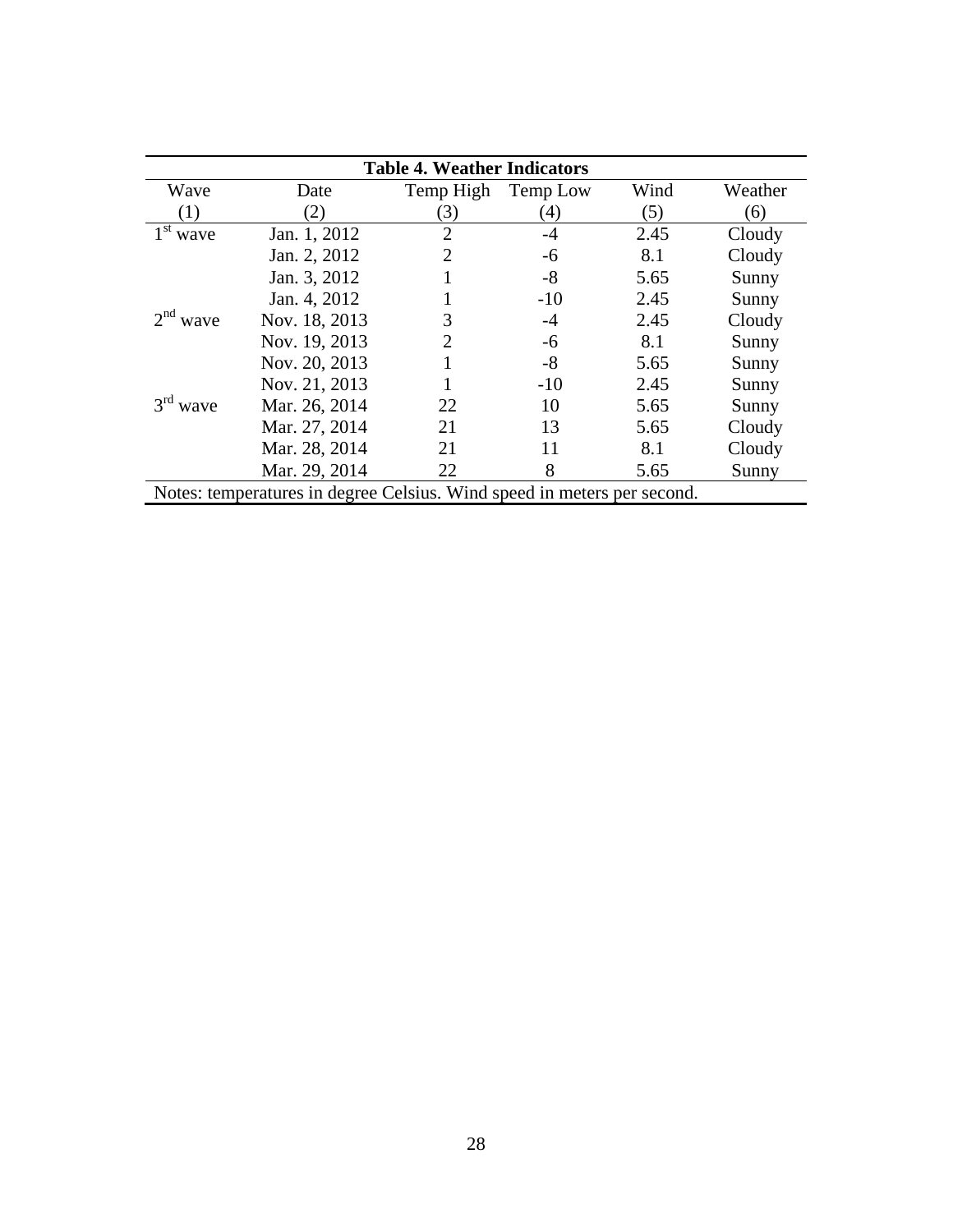|             |                            | Table 5. Main Experiment Results: Return Rates (%) |         |               |  |
|-------------|----------------------------|----------------------------------------------------|---------|---------------|--|
|             | Overall                    | Treatment                                          | Control | Diff          |  |
|             | (1)                        | 2)                                                 | (3)     | $(4)=(2)-(3)$ |  |
|             |                            | Panel A: Full sample                               |         |               |  |
| Full sample | 12.98                      | 16.83                                              | 9.13    | 7.7           |  |
|             | (832)                      | (416)                                              | (416)   | [3.31]        |  |
|             | Panel B: Subsample by wave |                                                    |         |               |  |
| $1st$ wave  | 7.81                       | 10.41                                              | 5.21    | 5.2           |  |
|             | (192)                      | (96)                                               | (96)    | [1.34]        |  |
| $2nd$ wave  | 13.33                      | 15                                                 | 11.67   | 3.33          |  |
|             | (240)                      | (120)                                              | (120)   | [0.76]        |  |
| $3rd$ wave  | 15.25                      | 21                                                 | 9.5     | 11.5          |  |
|             | (400)                      | (200)                                              | (200)   | [3.23]        |  |